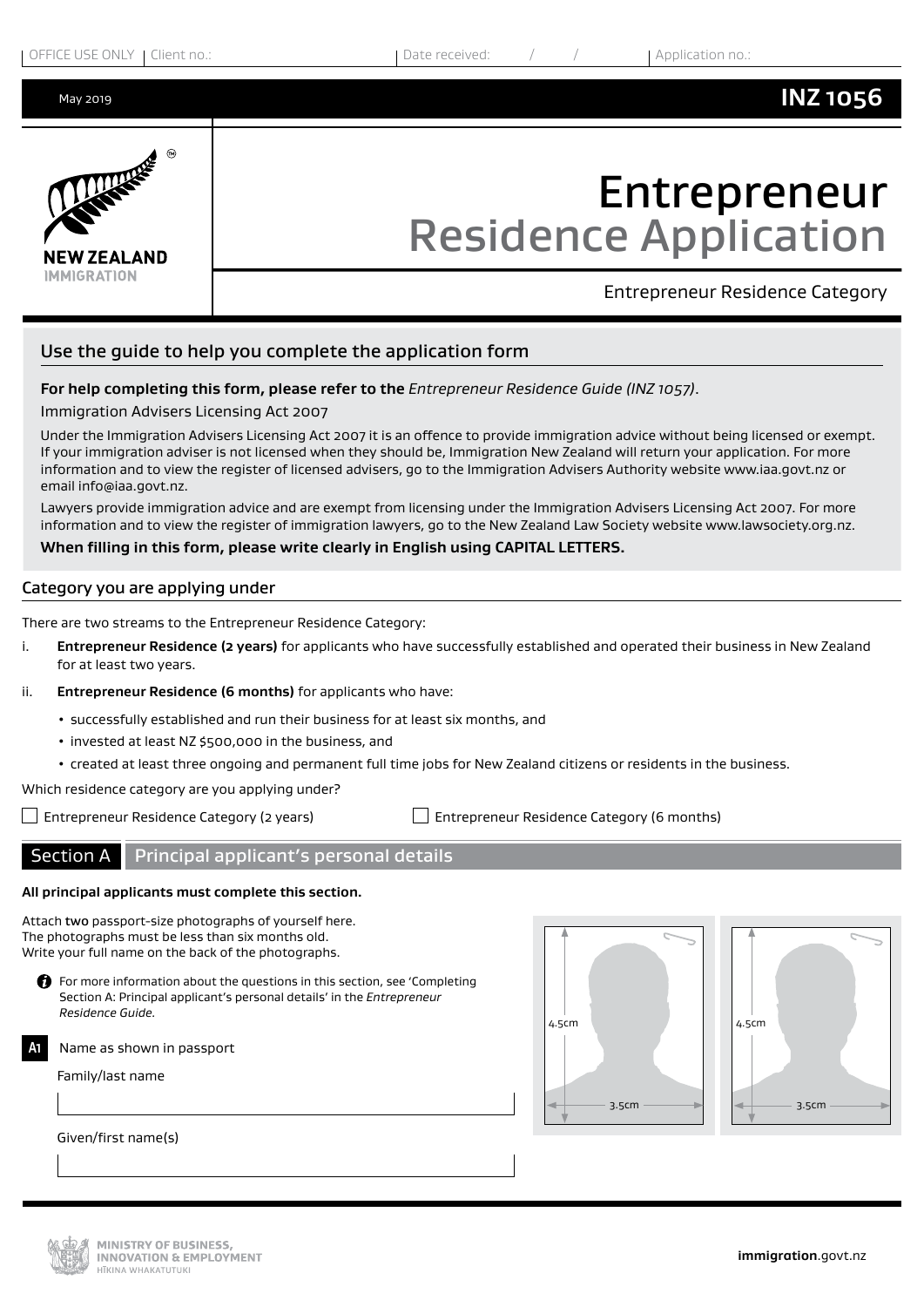|                | $Mr \t Mrs \t Ms \t Mis \t Miss \t Dr$ Other (specify)<br>Preferred title                                                                                                                                |
|----------------|----------------------------------------------------------------------------------------------------------------------------------------------------------------------------------------------------------|
| A <sub>3</sub> | Other names you are known by or have ever been known by                                                                                                                                                  |
|                |                                                                                                                                                                                                          |
| A4             | Your name in ethnic script                                                                                                                                                                               |
| <b>A5</b>      | Gender □ Male □ Female<br>A6 Date of birth $\left\lfloor \frac{D}{D} \right\rfloor \left\lfloor \frac{M}{M} \right\rfloor \left\lfloor \frac{Y}{Y} \right\rfloor \left\lfloor \frac{Y}{Y} \right\rfloor$ |
| <b>A7</b>      | Town/city of birth                                                                                                                                                                                       |
|                | Country of birth                                                                                                                                                                                         |
| A <sub>8</sub> | Other citizenships you hold                                                                                                                                                                              |
| <b>A9</b>      | Partnership status<br>Married $\Box$ Never married $\Box$ Partner/De facto $\Box$ Separated $\Box$ Widowed $\Box$ Divorced                                                                               |
| <b>A10</b>     | Passport details                                                                                                                                                                                         |
|                | Number<br>Country                                                                                                                                                                                        |
|                | Expiry date $ _{D_1D_1 M_1M_1 Y_1Y_1Y_1Y_1}$ Issue date $ _{D_1D_1 M_1M_1 Y_1Y_1Y_1Y_1}$ Place of issue $ $                                                                                              |
|                | Given/first name(s) as shown in passport<br>Family/last name as shown in passport                                                                                                                        |
|                |                                                                                                                                                                                                          |
|                | <b>Section B</b><br>Contact details                                                                                                                                                                      |
|                | All principal applicants must complete this section.                                                                                                                                                     |
| Ø              | For more information on the questions in this section see 'Completing Section B: Contact details' in the Entrepreneur Residence Guide.                                                                   |
| <b>B1</b>      | Your residential address and telephone number in your home country                                                                                                                                       |
|                | Address                                                                                                                                                                                                  |
|                |                                                                                                                                                                                                          |
|                | Telephone (evening)<br>Telephone (daytime)                                                                                                                                                               |
|                | Email<br>Fax                                                                                                                                                                                             |
| <b>B2</b>      | Your New Zealand residential address and telephone number (if you are already in New Zealand)                                                                                                            |
|                | Address                                                                                                                                                                                                  |
|                |                                                                                                                                                                                                          |
|                | Telephone (daytime)<br>Telephone (evening)                                                                                                                                                               |
|                | Fax<br>Email                                                                                                                                                                                             |
|                |                                                                                                                                                                                                          |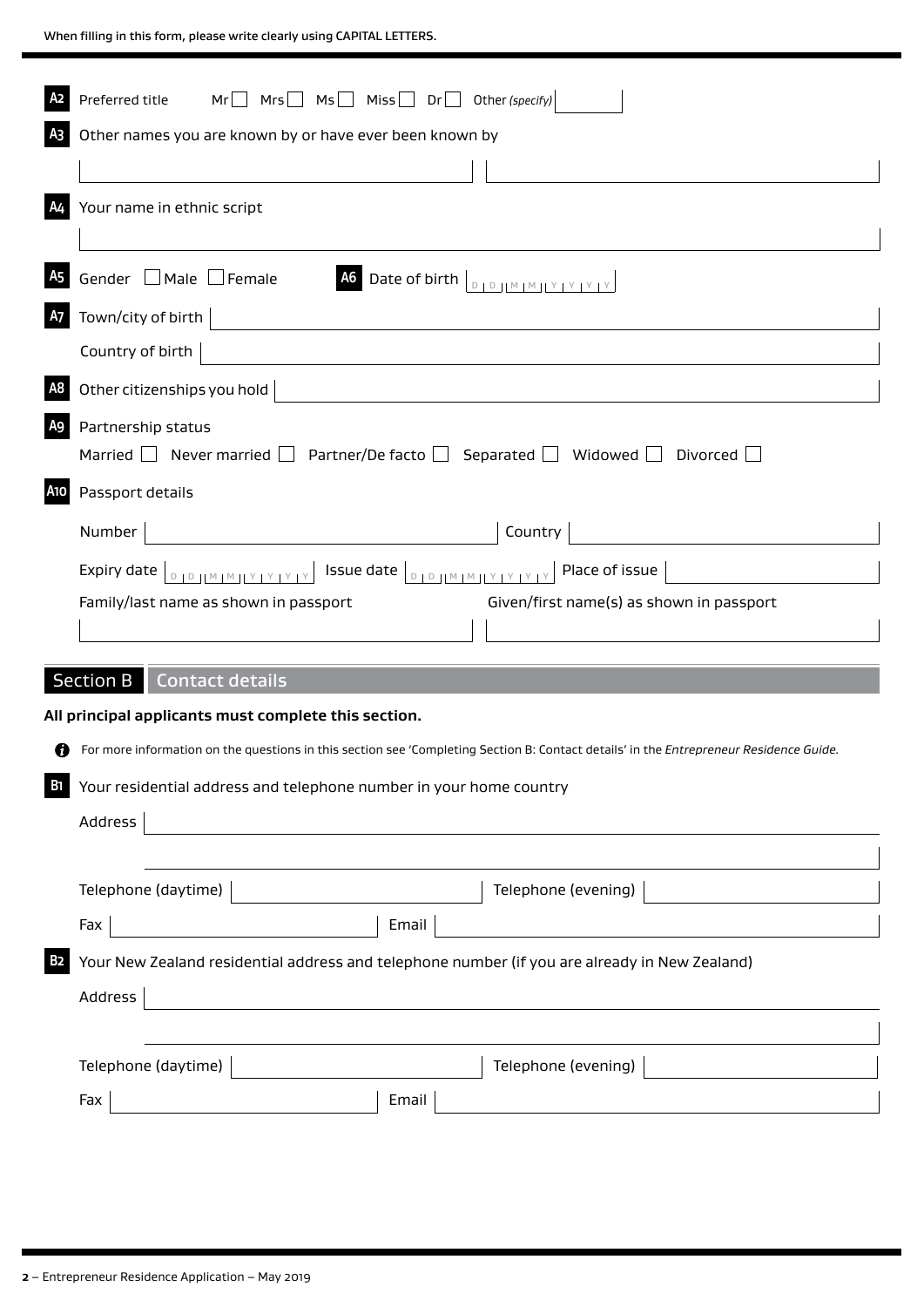| B3 | Name and address for communication about this application                                                                                                                          |  |  |  |  |  |  |
|----|------------------------------------------------------------------------------------------------------------------------------------------------------------------------------------|--|--|--|--|--|--|
|    | $\Box$ Same as address at $\lbrack$ and $\rbrack$ or $\Box$ Same as address at $\lbrack$ $\mathbf{B}$ and $\rbrack$ or $\Box$ Other                                                |  |  |  |  |  |  |
|    | Name of contact person                                                                                                                                                             |  |  |  |  |  |  |
|    |                                                                                                                                                                                    |  |  |  |  |  |  |
|    | Organisation name (if applicable) and address                                                                                                                                      |  |  |  |  |  |  |
|    | New Zealand Business Number (for New Zealand businesses only)<br>For help search: www.nzbn.govt.nz                                                                                 |  |  |  |  |  |  |
|    | Telephone (daytime)<br>Telephone (evening)                                                                                                                                         |  |  |  |  |  |  |
|    | Email<br>Fax                                                                                                                                                                       |  |  |  |  |  |  |
|    | Do you authorise the person stated at $\boxed{B}$ to act on your behalf? $\Box$ Yes $\Box$ No                                                                                      |  |  |  |  |  |  |
| B5 | Do you authorise all other licensed immigration advisers or persons exempt from licensing who work for the<br>organisation named at $ B_3 $ to act on your behalf (if applicable)? |  |  |  |  |  |  |
|    | $\sqrt{\text{Yes}}$ Note: the person identified at $\ket{\text{B}}$ will receive all communication from Immigration New Zealand.                                                   |  |  |  |  |  |  |
|    | $\Box$ N0 Only the person indicated at $ $ B3 $ $ may act on my behalf.                                                                                                            |  |  |  |  |  |  |
| В6 | Have you received immigration advice on this application?                                                                                                                          |  |  |  |  |  |  |
| n  | You can find a definition of immigration advice at www.immigration.govt.nz/advice.                                                                                                 |  |  |  |  |  |  |
|    | $\Delta$ Yes Make sure that your immigration adviser completes Section M: Immigration adviser's details.<br>$\Box$ No                                                              |  |  |  |  |  |  |
|    | Would you like us to email you instructions for registering to check online how your application is progressing?<br>_ Yes  __ No                                                   |  |  |  |  |  |  |

# Section C Principal applicant's family details

**C1** Give details of all your family, whether migrating with you or not, including those adopted legally or by custom. It is not necessary to list deceased family members.

*Note: if you do not declare all your family members, your residence application could be declined. If you are granted residence and it is later found that all family members were not declared, you may become liable for deportation. In addition, any family members not declared may not be eligible for residence.*

|           | Parents (biological and adoptive). If both parents are deceased, give details of legal guardians (if any) and/or grandparents. |                             |                                                                         |                      |  |  |  |  |
|-----------|--------------------------------------------------------------------------------------------------------------------------------|-----------------------------|-------------------------------------------------------------------------|----------------------|--|--|--|--|
| Full name | Gender<br>(M/F)                                                                                                                | Date of birth<br>(DD/MM/YY) | Partnership status<br>(e.g. single, married,<br>partner/de facto, etc.) | Country of residence |  |  |  |  |
|           |                                                                                                                                |                             |                                                                         |                      |  |  |  |  |
|           |                                                                                                                                |                             |                                                                         |                      |  |  |  |  |
|           |                                                                                                                                |                             |                                                                         |                      |  |  |  |  |
|           |                                                                                                                                |                             |                                                                         |                      |  |  |  |  |
|           |                                                                                                                                |                             |                                                                         |                      |  |  |  |  |
|           |                                                                                                                                |                             |                                                                         |                      |  |  |  |  |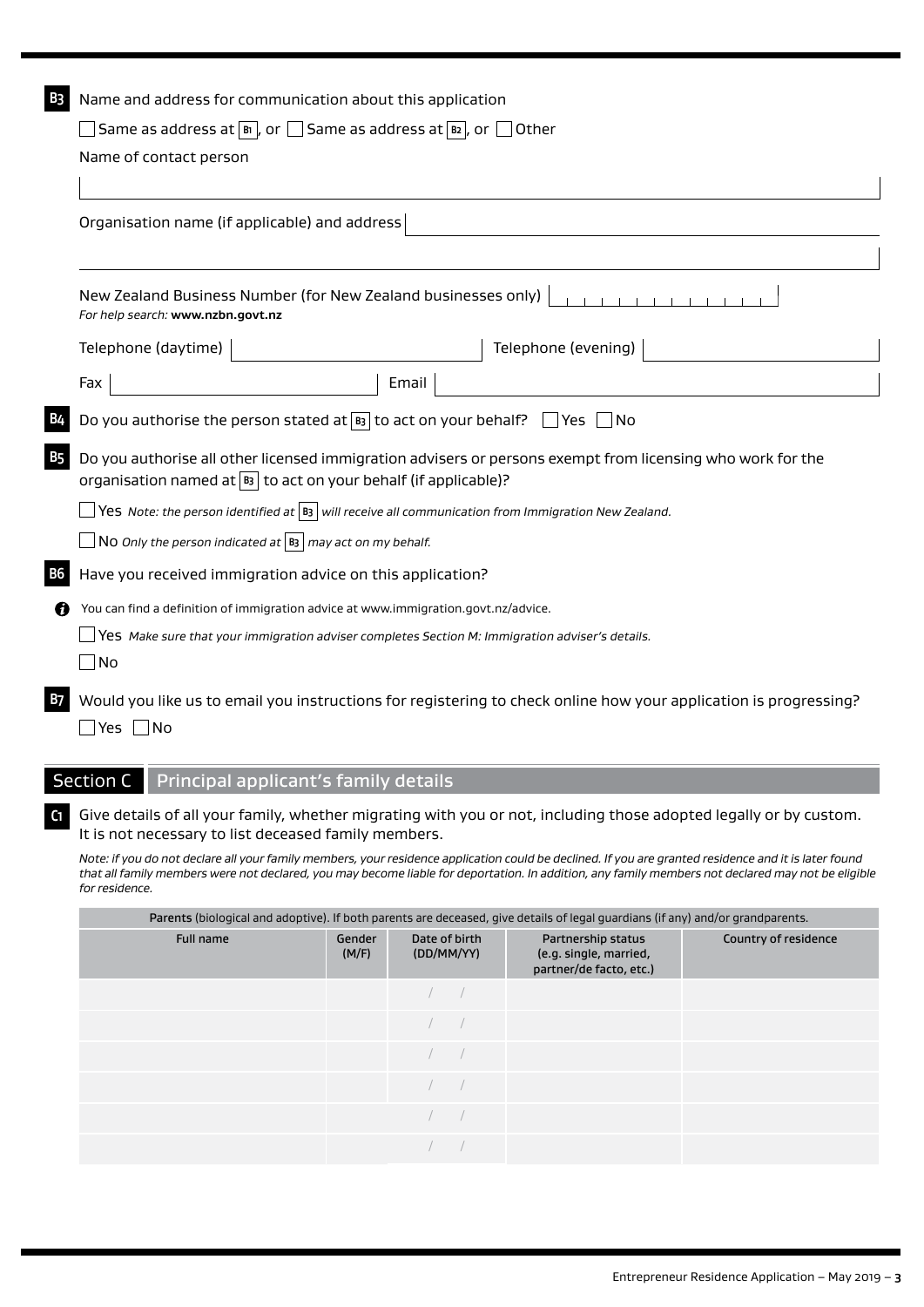| Brothers and sisters (including half-, step- and adopted brothers and sisters). |                 |                             |                                                                         |                      |  |  |  |
|---------------------------------------------------------------------------------|-----------------|-----------------------------|-------------------------------------------------------------------------|----------------------|--|--|--|
| Full name                                                                       | Gender<br>(M/F) | Date of birth<br>(DD/MM/YY) | Partnership status<br>(e.g. single, married,<br>partner/de facto, etc.) | Country of residence |  |  |  |
|                                                                                 |                 |                             |                                                                         |                      |  |  |  |
|                                                                                 |                 | $\sqrt{2}$                  |                                                                         |                      |  |  |  |
|                                                                                 |                 |                             |                                                                         |                      |  |  |  |
|                                                                                 |                 |                             |                                                                         |                      |  |  |  |
|                                                                                 |                 |                             |                                                                         |                      |  |  |  |
|                                                                                 |                 |                             |                                                                         |                      |  |  |  |
|                                                                                 |                 | $\sqrt{2}$                  |                                                                         |                      |  |  |  |
|                                                                                 |                 |                             |                                                                         |                      |  |  |  |
|                                                                                 |                 | $\sqrt{2}$                  |                                                                         |                      |  |  |  |
|                                                                                 |                 |                             |                                                                         |                      |  |  |  |
|                                                                                 |                 |                             |                                                                         |                      |  |  |  |
|                                                                                 |                 |                             |                                                                         |                      |  |  |  |

|           | Children (including biological, adopted and step-children, including those from previous marriages/relationships). |                             |                                           |                      |            |  |  |  |  |  |
|-----------|--------------------------------------------------------------------------------------------------------------------|-----------------------------|-------------------------------------------|----------------------|------------|--|--|--|--|--|
| Full name | Gender<br>(M/F)                                                                                                    | Date of birth<br>(DD/MM/YY) | Partnership status<br>le a single married | Country of residence | Do<br>ners |  |  |  |  |  |

|           | Children (including biological, adopted and step-children, including those from previous marriages/relationships). |                                                |                                                                         |                      |                                                            |  |  |  |  |
|-----------|--------------------------------------------------------------------------------------------------------------------|------------------------------------------------|-------------------------------------------------------------------------|----------------------|------------------------------------------------------------|--|--|--|--|
| Full name | Gender<br>(M/F)                                                                                                    | Date of birth<br>(DD/MM/YY)                    | Partnership status<br>(e.g. single, married,<br>partner/de facto, etc.) | Country of residence | Does the<br>person intend<br>to migrate<br>with you? (Y/N) |  |  |  |  |
|           |                                                                                                                    | $\left  \begin{array}{cc} \end{array} \right $ |                                                                         |                      |                                                            |  |  |  |  |
|           |                                                                                                                    |                                                |                                                                         |                      |                                                            |  |  |  |  |
|           |                                                                                                                    | $\sqrt{2}$                                     |                                                                         |                      |                                                            |  |  |  |  |
|           |                                                                                                                    |                                                |                                                                         |                      |                                                            |  |  |  |  |
|           |                                                                                                                    | $\sqrt{2}$                                     |                                                                         |                      |                                                            |  |  |  |  |
|           |                                                                                                                    |                                                |                                                                         |                      |                                                            |  |  |  |  |
|           |                                                                                                                    |                                                |                                                                         |                      |                                                            |  |  |  |  |
|           |                                                                                                                    |                                                |                                                                         |                      |                                                            |  |  |  |  |
|           |                                                                                                                    |                                                |                                                                         |                      |                                                            |  |  |  |  |
|           |                                                                                                                    |                                                |                                                                         |                      |                                                            |  |  |  |  |
|           |                                                                                                                    |                                                |                                                                         |                      |                                                            |  |  |  |  |
|           |                                                                                                                    |                                                |                                                                         |                      |                                                            |  |  |  |  |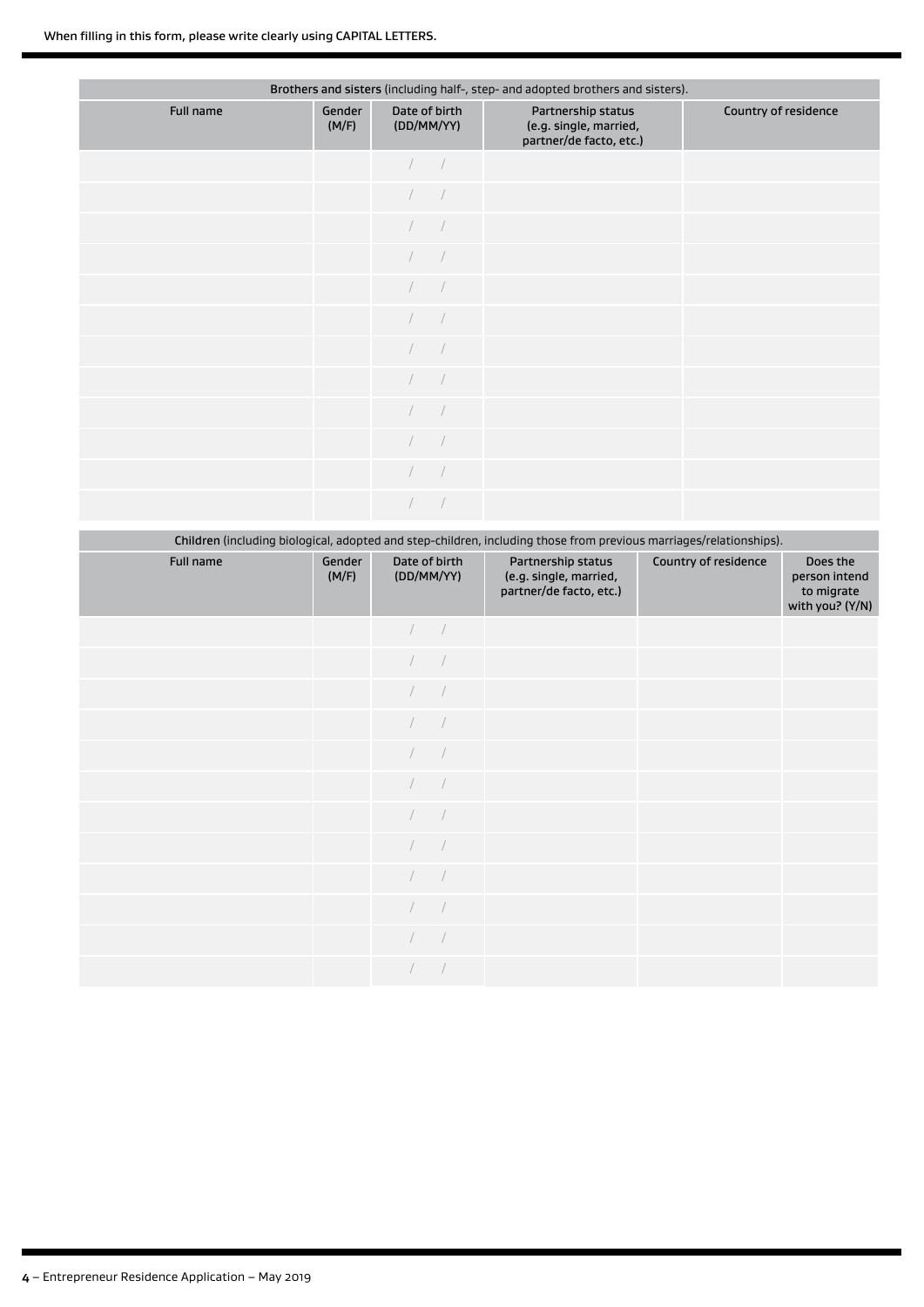# Section D Partner's personal details

# **A partner may be either legally married, or in a civil union, or in a de facto relationship (whether opposite or same sex).**

|                       | For more information on the questions in this section see 'Completing<br>Section D: Partner's personal details' in the Entrepreneur Residence Guide.                             |                                                                   |       |
|-----------------------|----------------------------------------------------------------------------------------------------------------------------------------------------------------------------------|-------------------------------------------------------------------|-------|
|                       | Attach two passport-size photographs of your partner<br>here. The photographs must be less than six months old.<br>Write your partner's full name on the back of the photograph. |                                                                   |       |
| D <sub>1</sub>        | Partner's name as shown in passport                                                                                                                                              | 4.5cm                                                             | 4.5cm |
|                       | Family/last name                                                                                                                                                                 |                                                                   |       |
|                       |                                                                                                                                                                                  |                                                                   |       |
|                       | Given/first name(s)                                                                                                                                                              | 3.5cm                                                             | 3.5cm |
|                       |                                                                                                                                                                                  |                                                                   |       |
| D <sub>2</sub>        | Partner's preferred title                                                                                                                                                        |                                                                   |       |
|                       | $Mrs$ $\Box$ $Ms$ $\Box$ $Miss \Box$ $Dr \Box$ Other (specify)<br>Mr                                                                                                             |                                                                   |       |
| D3                    | Other names your partner is known by or has ever been known by                                                                                                                   |                                                                   |       |
|                       |                                                                                                                                                                                  |                                                                   |       |
| D4                    | Partner's name in ethnic script                                                                                                                                                  |                                                                   |       |
| D <sub>5</sub>        | Partner's gender   Male Female                                                                                                                                                   | <b>D6</b> Date of birth $\boxed{D + D + [M + M + Y + Y + Y + Y]}$ |       |
| D7                    | Partner's town/city of birth                                                                                                                                                     |                                                                   |       |
|                       | Partner's country of birth                                                                                                                                                       |                                                                   |       |
| D8                    | Other citizenships your partner holds                                                                                                                                            |                                                                   |       |
| D9                    | Passport details                                                                                                                                                                 |                                                                   |       |
|                       | Number                                                                                                                                                                           | Country                                                           |       |
|                       | Expiry date                                                                                                                                                                      | Place of issue                                                    |       |
|                       | Family/last name as shown in passport                                                                                                                                            | Given/first name(s) as shown in passport                          |       |
|                       |                                                                                                                                                                                  |                                                                   |       |
| <b>D<sub>10</sub></b> | Is your partner included in this application?                                                                                                                                    |                                                                   |       |
|                       | Yes You must provide evidence of your relationship. See 'Completing Section D: Partner's personal details' of the Entrepreneur/ERB $\,$<br>Guide (INZ 1057).                     |                                                                   |       |
|                       | $\Box$ No                                                                                                                                                                        |                                                                   |       |
| D11                   | How long have you been living together in this partnership?                                                                                                                      | Months<br>Years                                                   |       |
| D12                   | Do you meet the minimum requirements for recognition of partnerships?                                                                                                            | $\Box$ Yes $\Box$ No                                              |       |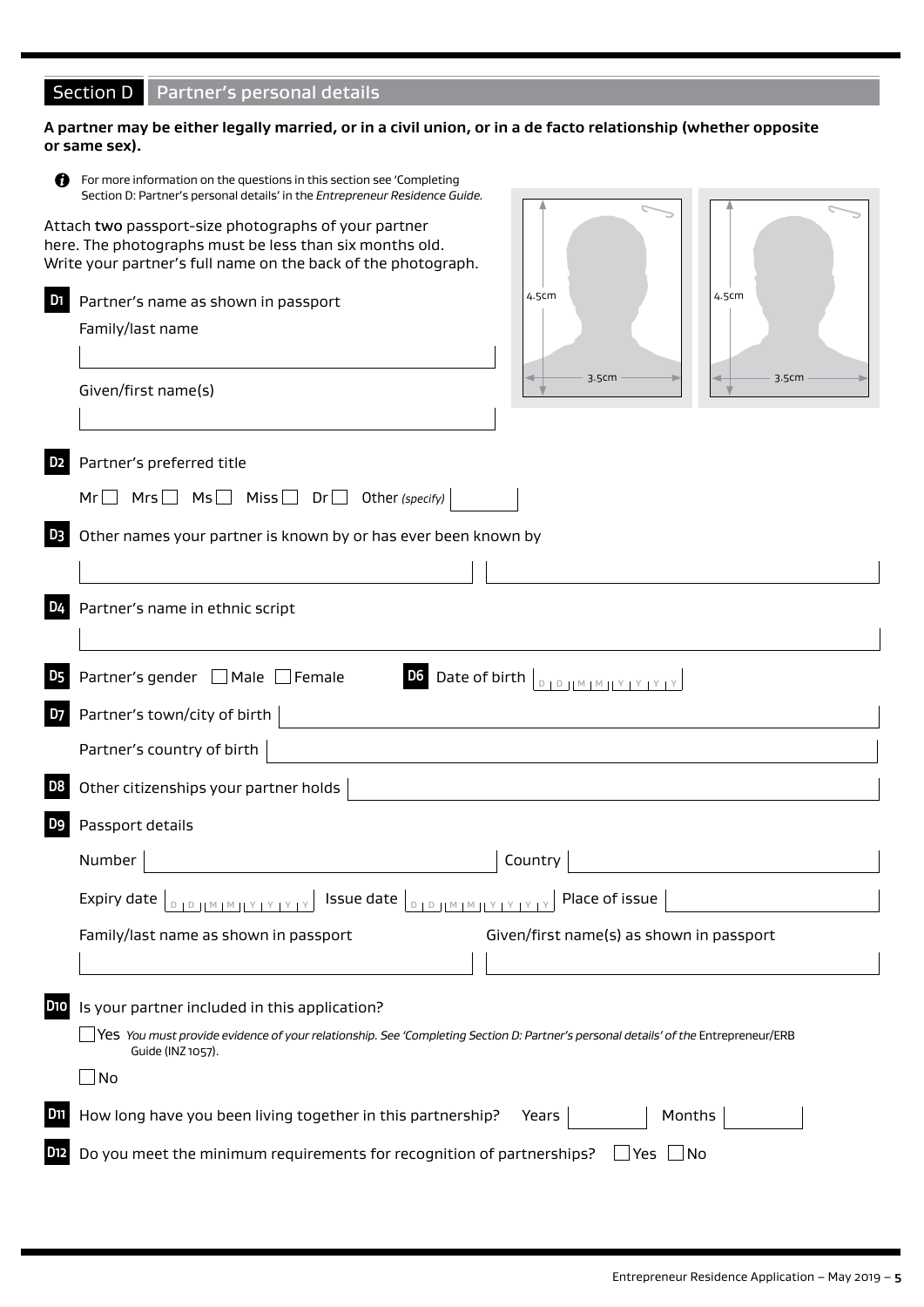| D13 I | Are you living in a genuine and stable relationship? (entered into with the intention of being maintained<br>on a long-term and exclusive basis) $\Box$ Yes $\Box$ No |
|-------|-----------------------------------------------------------------------------------------------------------------------------------------------------------------------|
|       | If you are not living together, please explain.                                                                                                                       |
|       |                                                                                                                                                                       |
|       |                                                                                                                                                                       |
|       |                                                                                                                                                                       |
|       |                                                                                                                                                                       |
|       |                                                                                                                                                                       |
|       |                                                                                                                                                                       |
|       |                                                                                                                                                                       |

# Section E Partner's family details

**E1** Give details of all your partner's family, whether migrating with you or not, including those adopted legally or by custom. It is not necessary to list deceased family members.

*Note: if you do not declare all your partner's family members, your residence application could be declined. If you are granted residence and it is later found that all family members were not declared, you may become liable for deportation. In addition, any family members not declared may not be eligible for residence.*

| Parents (biological and adoptive). If both parents are deceased, give details of legal guardians (if any) and/or grandparents. |                 |                             |                                                                         |                      |  |  |  |
|--------------------------------------------------------------------------------------------------------------------------------|-----------------|-----------------------------|-------------------------------------------------------------------------|----------------------|--|--|--|
| Full name                                                                                                                      | Gender<br>(M/F) | Date of birth<br>(DD/MM/YY) | Partnership status<br>(e.g. single, married,<br>partner/de facto, etc.) | Country of residence |  |  |  |
|                                                                                                                                |                 |                             |                                                                         |                      |  |  |  |
|                                                                                                                                |                 |                             |                                                                         |                      |  |  |  |
|                                                                                                                                |                 |                             |                                                                         |                      |  |  |  |
|                                                                                                                                |                 |                             |                                                                         |                      |  |  |  |
|                                                                                                                                |                 |                             |                                                                         |                      |  |  |  |
|                                                                                                                                |                 |                             |                                                                         |                      |  |  |  |

| Brothers and sisters (including half-, step- and adopted brothers and sisters). |                 |                             |                                                                         |                      |  |  |
|---------------------------------------------------------------------------------|-----------------|-----------------------------|-------------------------------------------------------------------------|----------------------|--|--|
| Full name                                                                       | Gender<br>(M/F) | Date of birth<br>(DD/MM/YY) | Partnership status<br>(e.g. single, married,<br>partner/de facto, etc.) | Country of residence |  |  |
|                                                                                 |                 |                             |                                                                         |                      |  |  |
|                                                                                 |                 |                             |                                                                         |                      |  |  |
|                                                                                 |                 | $\sqrt{2}$                  |                                                                         |                      |  |  |
|                                                                                 |                 | $\sqrt{2}$                  |                                                                         |                      |  |  |
|                                                                                 |                 |                             |                                                                         |                      |  |  |
|                                                                                 |                 | $\sqrt{2}$                  |                                                                         |                      |  |  |
|                                                                                 |                 | $\sqrt{2}$                  |                                                                         |                      |  |  |
|                                                                                 |                 | $\sqrt{2}$                  |                                                                         |                      |  |  |
|                                                                                 |                 |                             |                                                                         |                      |  |  |
|                                                                                 |                 | $\sqrt{2}$<br>$\sqrt{2}$    |                                                                         |                      |  |  |
|                                                                                 |                 |                             |                                                                         |                      |  |  |
|                                                                                 |                 |                             |                                                                         |                      |  |  |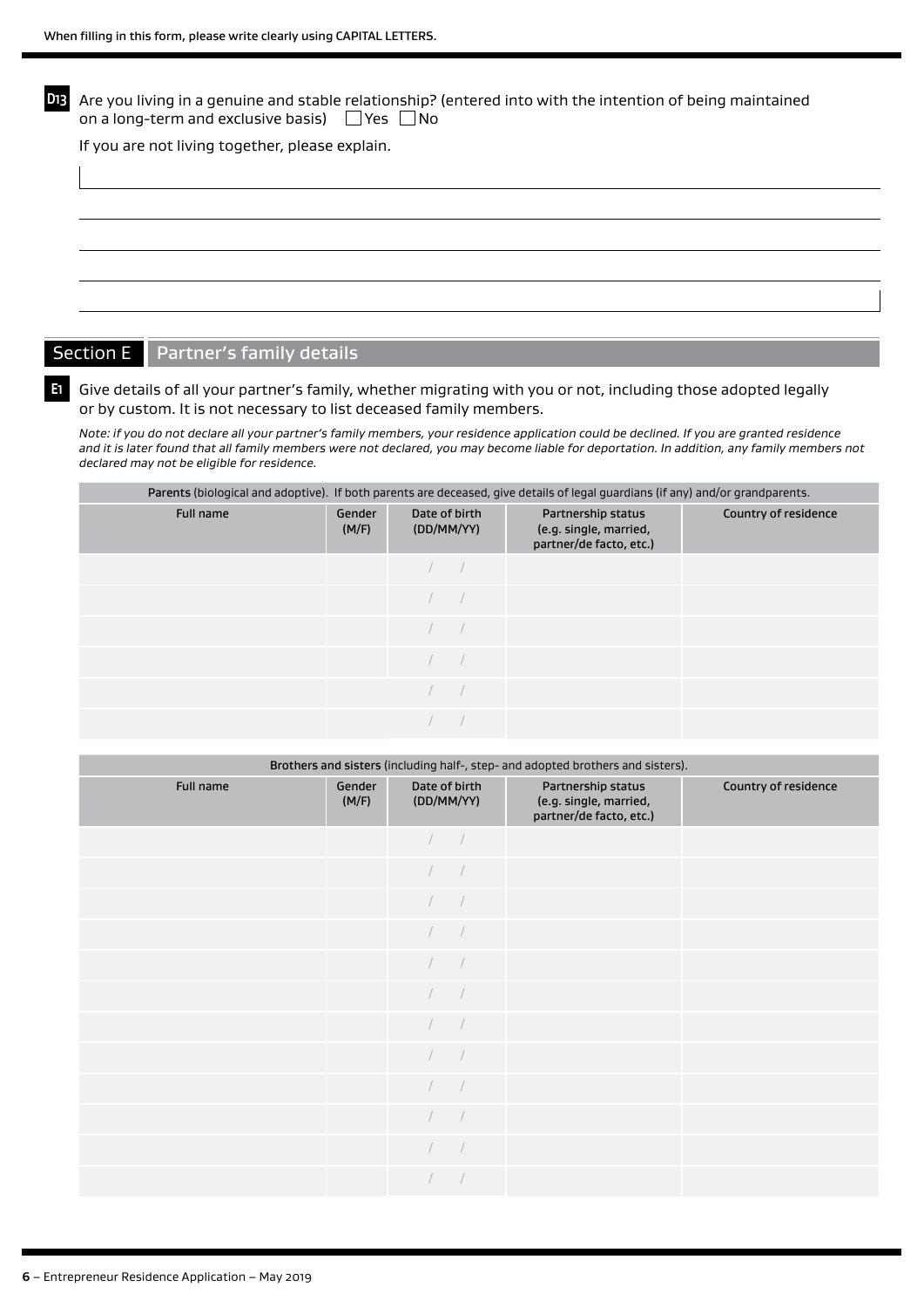|                  | Children (including biological, adopted and step-children, including those from previous marriages/relationships). |                             |  |                                                                         |                      |                                                            |  |
|------------------|--------------------------------------------------------------------------------------------------------------------|-----------------------------|--|-------------------------------------------------------------------------|----------------------|------------------------------------------------------------|--|
| <b>Full name</b> | Gender<br>(M/F)                                                                                                    | Date of birth<br>(DD/MM/YY) |  | Partnership status<br>(e.g. single, married,<br>partner/de facto, etc.) | Country of residence | Does the<br>person intend<br>to migrate<br>with you? (Y/N) |  |
|                  |                                                                                                                    |                             |  |                                                                         |                      |                                                            |  |
|                  |                                                                                                                    |                             |  |                                                                         |                      |                                                            |  |
|                  |                                                                                                                    |                             |  |                                                                         |                      |                                                            |  |
|                  |                                                                                                                    |                             |  |                                                                         |                      |                                                            |  |
|                  |                                                                                                                    |                             |  |                                                                         |                      |                                                            |  |
|                  |                                                                                                                    |                             |  |                                                                         |                      |                                                            |  |
|                  |                                                                                                                    |                             |  |                                                                         |                      |                                                            |  |
|                  |                                                                                                                    |                             |  |                                                                         |                      |                                                            |  |
|                  |                                                                                                                    |                             |  |                                                                         |                      |                                                            |  |
|                  |                                                                                                                    |                             |  |                                                                         |                      |                                                            |  |
|                  |                                                                                                                    |                             |  |                                                                         |                      |                                                            |  |
|                  |                                                                                                                    |                             |  |                                                                         |                      |                                                            |  |

# Section F | Dependent children

**F1** Child's name as shown in passport

**Supply the following details for each dependent child included in this application. If you have no dependent children included in this application, go to Section G: Additional details. Please ensure that you complete F49 (at the end of this section).**

# Dependent child one

Family/last name

Given/first name(s)

Attach two recent passport-size photographs of the child here. The photographs must be less than six months old. Write the child's full name on the back of the photographs.

| 4.5cm | 4.5cm |
|-------|-------|
| 3.5cm | 3.5cm |

|  |  | <b>E</b> Child's gender $\Box$ Male $\Box$ Female |  |  |  |  |
|--|--|---------------------------------------------------|--|--|--|--|
|--|--|---------------------------------------------------|--|--|--|--|

|                | $F4$ Child's country of birth $ $                                           |
|----------------|-----------------------------------------------------------------------------|
| F <sub>5</sub> | Child's passport details                                                    |
|                | Number                                                                      |
|                | Expiry date $\vert_{\text{DIDHMIMINY}$<br>Country                           |
|                | $\overline{\phantom{a}}$ Other citizenships child holds                     |
|                | <b>7</b> Partnership status                                                 |
|                | Married   Never married   Partner/De facto   Separated   Widowed   Divorced |
|                | <b>3</b> Does this child have children of his/her own? $\Box$ Yes $\Box$ No |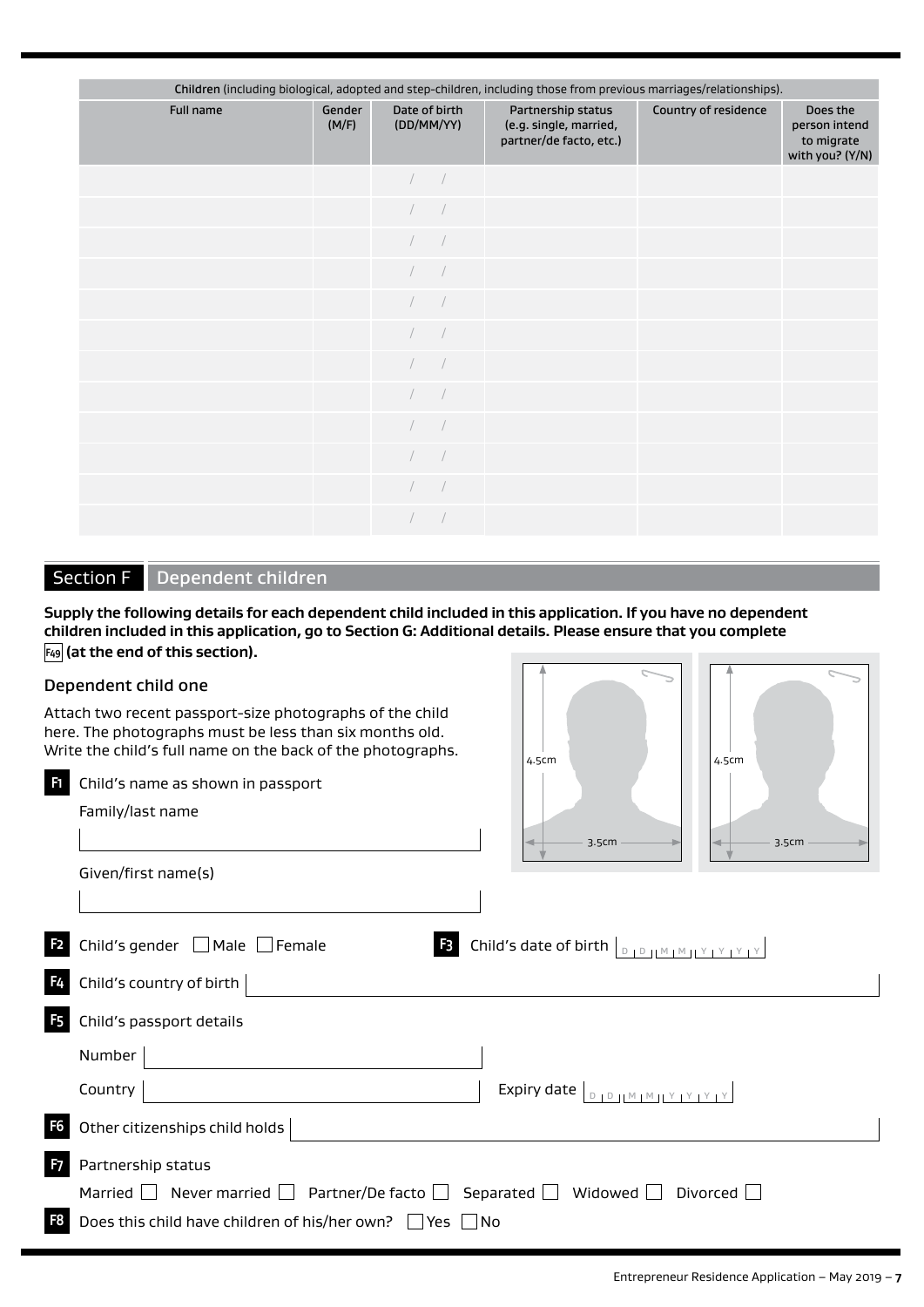|                  | Dependent child two                                                                                                                                                                                                                                                                                                                                                                                                                                     |
|------------------|---------------------------------------------------------------------------------------------------------------------------------------------------------------------------------------------------------------------------------------------------------------------------------------------------------------------------------------------------------------------------------------------------------------------------------------------------------|
|                  | Attach two recent passport-size photographs of the child<br>here. The photographs must be less than six months old.<br>Write the child's full name on the back of the photographs.                                                                                                                                                                                                                                                                      |
| F9               | Child's name as shown in passport<br>4.5cm<br>4.5cm                                                                                                                                                                                                                                                                                                                                                                                                     |
|                  | Family/last name                                                                                                                                                                                                                                                                                                                                                                                                                                        |
|                  |                                                                                                                                                                                                                                                                                                                                                                                                                                                         |
|                  | 3.5cm<br>3.5cm<br>Given/first name(s)                                                                                                                                                                                                                                                                                                                                                                                                                   |
| <b>F10</b>       | Child's gender $\Box$ Male $\Box$ Female<br><b>Fil</b> Child's date of birth $\vert_{\text{DIPHMMINIVIVIV}}$                                                                                                                                                                                                                                                                                                                                            |
| <b>F12</b>       | Child's country of birth                                                                                                                                                                                                                                                                                                                                                                                                                                |
| <b>F13</b>       | Child's passport details                                                                                                                                                                                                                                                                                                                                                                                                                                |
|                  | Number                                                                                                                                                                                                                                                                                                                                                                                                                                                  |
|                  | Country<br>Expiry date $\left[ \begin{array}{c} B & D \end{array} \right]$                                                                                                                                                                                                                                                                                                                                                                              |
|                  | Other citizenships child holds                                                                                                                                                                                                                                                                                                                                                                                                                          |
| F <sub>15</sub>  | Partnership status                                                                                                                                                                                                                                                                                                                                                                                                                                      |
|                  | Married $\Box$ Never married $\Box$ Partner/De facto $\Box$ Separated $\Box$ Widowed $\Box$ Divorced $\Box$                                                                                                                                                                                                                                                                                                                                             |
| <b>F16</b>       | Does this child have children of his/her own? $\Box$ Yes $\Box$ No                                                                                                                                                                                                                                                                                                                                                                                      |
|                  | Dependent child three                                                                                                                                                                                                                                                                                                                                                                                                                                   |
|                  | Attach two recent passport-size photographs of the child<br>here. The photographs must be less than six months old.<br>Write the child's full name on the back of the photographs.                                                                                                                                                                                                                                                                      |
| F17              | Child's name as shown in passport<br>4.5cm<br>4.5cm                                                                                                                                                                                                                                                                                                                                                                                                     |
|                  | Family/last name                                                                                                                                                                                                                                                                                                                                                                                                                                        |
|                  |                                                                                                                                                                                                                                                                                                                                                                                                                                                         |
|                  | Given/first name(s)<br>3.5cm<br>3.5cm                                                                                                                                                                                                                                                                                                                                                                                                                   |
|                  |                                                                                                                                                                                                                                                                                                                                                                                                                                                         |
| <b>F18</b>       | <b>Fig.</b> Child's date of birth $\left[\begin{array}{c c} 0 & 0 & \text{if } 0 & \text{if } 0 & \text{if } 0 & \text{if } 0 & \text{if } 0 & \text{if } 0 & \text{if } 0 & \text{if } 0 & \text{if } 0 & \text{if } 0 & \text{if } 0 & \text{if } 0 & \text{if } 0 & \text{if } 0 & \text{if } 0 & \text{if } 0 & \text{if } 0 & \text{if } 0 & \text{if } 0 & \text{if } 0 & \text{if } 0 & \text{if } $<br>Child's gender $\Box$ Male $\Box$ Female |
| <b>F20</b>       | Child's country of birth                                                                                                                                                                                                                                                                                                                                                                                                                                |
| <b>F21</b>       | Child's passport details                                                                                                                                                                                                                                                                                                                                                                                                                                |
|                  | Number                                                                                                                                                                                                                                                                                                                                                                                                                                                  |
|                  | Country<br>Expiry date $\boxed{\begin{array}{c} \text{D} \text{D} \text{I} \text{M} \text{M} \text{J} \text{V} \text{I} \text{V} \text{I} \text{V} \text{I} \text{V} \text{I} \end{array}}$                                                                                                                                                                                                                                                             |
| <b>F22</b>       | Other citizenships child holds                                                                                                                                                                                                                                                                                                                                                                                                                          |
| F <sub>2</sub> 3 | Partnership status.<br>Married $\Box$ Never married $\Box$ Partner/De facto $\Box$ Separated $\Box$ Widowed $\Box$ Divorced $\Box$                                                                                                                                                                                                                                                                                                                      |
| F <sub>24</sub>  | Does this child have children of his/her own? $\Box$ Yes $\Box$ No                                                                                                                                                                                                                                                                                                                                                                                      |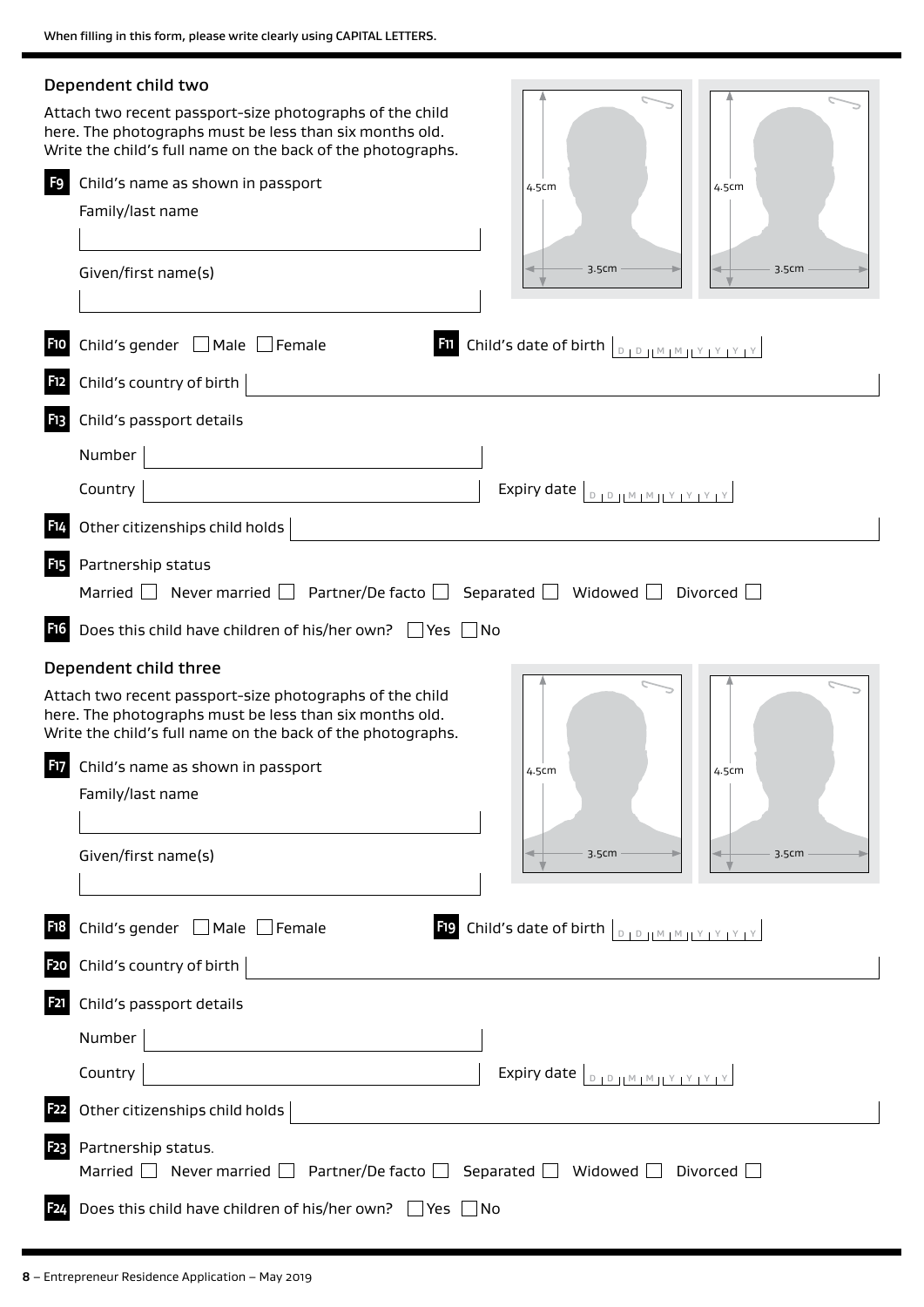# Dependent child four Attach two recent passport-size photographs of the child here. The photographs must be less than six months old. Write the child's full name on the back of the photographs. **F25** Child's name as shown in passport 4.5cm 4.5cm Family/last name 3.5cm 3.5cm Given/first name(s) **F26** Child's gender  $\Box$  Male  $\Box$  Female **F27** Child's date of birth  $\Box_{\Box\Box\Box\Box\Box\Box}$ **F28** Child's country of birth **F29** Child's passport details Number  $\begin{array}{|c|c|c|c|c|}\hline \textbf{Country} & \textbf{ຸ$ **F30** Other citizenships child holds **F31** Partnership status. Married  $\Box$  Never married  $\Box$  Partner/De facto  $\Box$  Separated  $\Box$  Widowed  $\Box$  Divorced  $\Box$ **F32** Does this child have children of his/her own?  $\Box$  Yes  $\Box$  No Dependent child five Attach two recent passport-size photographs of the child here. The photographs must be less than six months old. Write the child's full name on the back of the photographs. **F33** Child's name as shown in passport 4.5cm 4.5cm Family/last name 3.5cm Given/first name(s) 3.5cm**F34** Child's gender  $\Box$  Male  $\Box$  Female **F35** Child's date of birth  $\Box_{D \Box D \Box M \Box M \Box Y \Box Y \Box Y \Box Y}$ **F36** Child's country of birth **F37** Child's passport details Number **Country**  $\begin{array}{c|c|c|c|c} \hline \text{Equation (1) } & \text{Equation (2) } \end{array}$ **F38** Other citizenships child holds **F39** Partnership status. Married  $\Box$  Never married  $\Box$  Partner/De facto  $\Box$  Separated  $\Box$  Widowed  $\Box$  Divorced  $\Box$ **F40** Does this child have children of his/her own?  $\Box$  Yes  $\Box$  No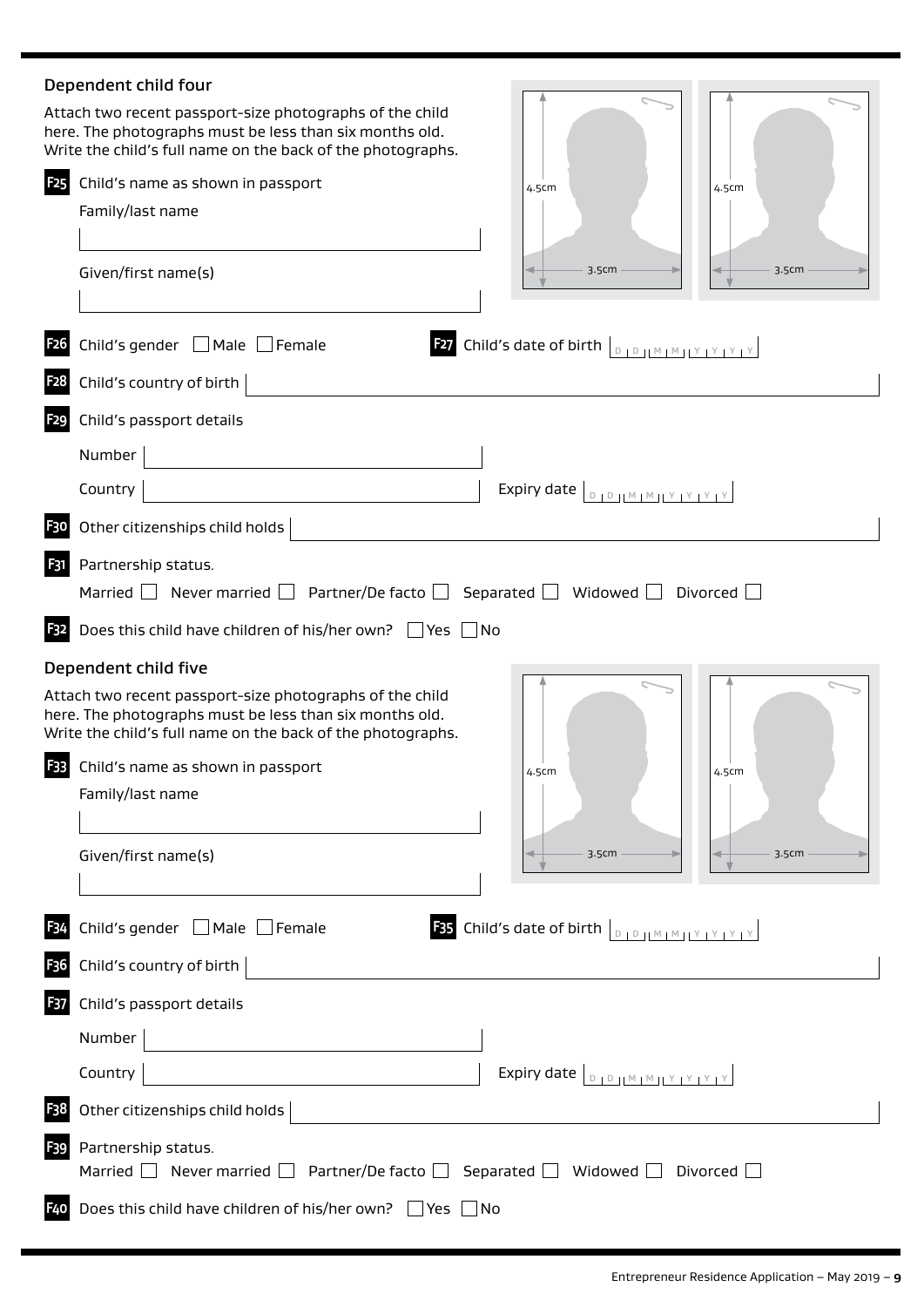|                 | Dependent child six                                                                                                                                                                                                                                                                                                                       |
|-----------------|-------------------------------------------------------------------------------------------------------------------------------------------------------------------------------------------------------------------------------------------------------------------------------------------------------------------------------------------|
|                 | Attach two recent passport-size photographs of the child<br>here. The photographs must be less than six months old.<br>Write the child's full name on the back of the photographs.                                                                                                                                                        |
| F41             | Child's name as shown in passport<br>4.5cm<br>4.5cm                                                                                                                                                                                                                                                                                       |
|                 | Family/last name                                                                                                                                                                                                                                                                                                                          |
|                 | 3.5cm<br>3.5cm<br>Given/first name(s)                                                                                                                                                                                                                                                                                                     |
|                 | <b>F43</b> Child's date of birth $\left[\begin{smallmatrix} 0 & 1 & 0 \ 0 & 1 & 0 \end{smallmatrix}\right]$ $\left[\begin{smallmatrix} N+1 & 1 & 1 \ 1 & 1 & 1 \end{smallmatrix}\right]$<br>Child's gender $\Box$ Male $\Box$ Female                                                                                                      |
|                 | Child's country of birth                                                                                                                                                                                                                                                                                                                  |
| F45             | Child's passport details                                                                                                                                                                                                                                                                                                                  |
|                 | Number                                                                                                                                                                                                                                                                                                                                    |
|                 | Expiry date $\left\lfloor \frac{D}{D} \right\rfloor \left\lfloor \frac{M}{M} \right\rfloor \left\lfloor \frac{Y}{Y} \right\rfloor \left\lfloor \frac{Y}{Y} \right\rfloor$<br>Country                                                                                                                                                      |
|                 | Other citizenships child holds                                                                                                                                                                                                                                                                                                            |
| <b>F47</b>      | Partnership status<br>Partner/De facto $\Box$ Separated $\Box$ Widowed $\Box$<br>Divorced $\Box$<br>Married  <br>Never married $\Box$                                                                                                                                                                                                     |
| F48             | Does this child have children of his/her own? $\Box$ Yes $\Box$ No                                                                                                                                                                                                                                                                        |
|                 | Give details of any additional dependants on the form Additional Dependants for Residence in New Zealand<br>(INZ 1001), and attach it to this page.                                                                                                                                                                                       |
| F <sub>49</sub> | Are you separated or divorced from the parent of any of the above children or is the parent of any of the above<br>children not included in this application?                                                                                                                                                                             |
|                 | Yes You must provide evidence. See 'Completing Section F: Dependent children' in the Entrepreneur Residence Guide (INZ 1057).<br>No                                                                                                                                                                                                       |
|                 | <b>Section G</b><br><b>Character requirements</b>                                                                                                                                                                                                                                                                                         |
|                 | The following questions apply to every person included in this application 17 years of age and over.                                                                                                                                                                                                                                      |
| ŋ               | For more information about the questions in this section, see 'Completing Section G: Character requirements' in the Entrepreneur Residence Guide.                                                                                                                                                                                         |
| G1              | List the countries you and/or your family have lived in for 12 months or more (whether on one visit or intermittently)<br>in the last 10 years, with the dates you began and ended living there. If you do not know the exact dates you<br>began and ended living in a country, give approximate dates. Please include your home country. |
|                 | Name of applicant or family member                                                                                                                                                                                                                                                                                                        |
|                 | Name of country                                                                                                                                                                                                                                                                                                                           |
|                 | Date of arrival<br>Date of departure<br>$\begin{array}{c} D \parallel D \parallel \parallel M \parallel M \parallel Y \parallel Y \parallel Y \parallel Y \end{array}$<br>$D + D +  M + M +  Y + Y + Y + Y $                                                                                                                              |
|                 | Name of applicant or family member                                                                                                                                                                                                                                                                                                        |
|                 | Name of country                                                                                                                                                                                                                                                                                                                           |
|                 | Date of arrival<br>Date of departure<br>D   D     M   M     Y   Y   Y   Y<br>$D \parallel D \parallel M \parallel M \parallel Y \parallel Y \parallel Y \parallel$                                                                                                                                                                        |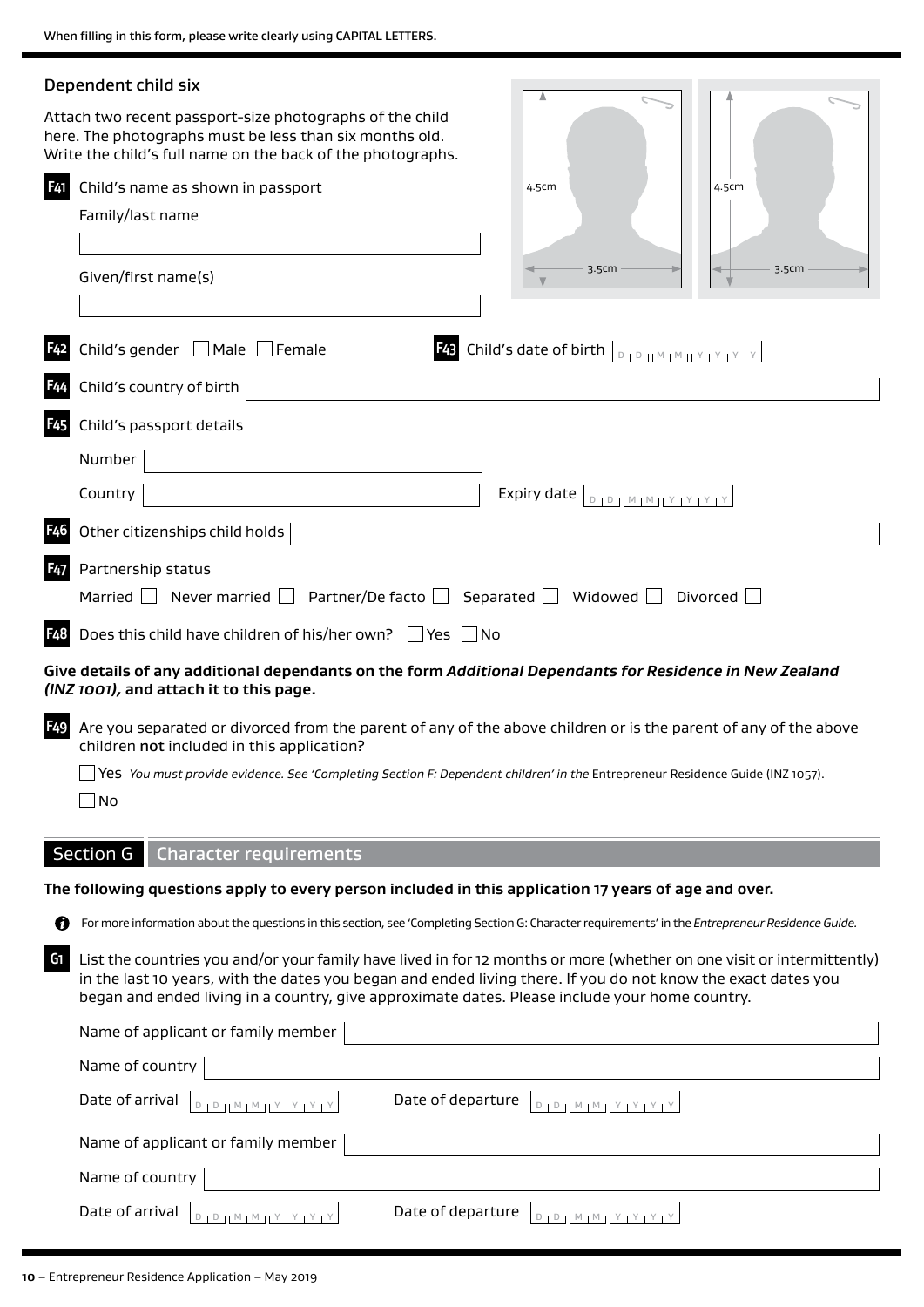|    | Name of applicant or family member                                                                                                                                                                                                                                                                                                         |
|----|--------------------------------------------------------------------------------------------------------------------------------------------------------------------------------------------------------------------------------------------------------------------------------------------------------------------------------------------|
|    | Name of country                                                                                                                                                                                                                                                                                                                            |
|    | Date of arrival<br>Date of departure<br>$D + D + M + M + Y + Y + Y + Y$<br>$D + D + M + M + Y + Y + Y + Y$                                                                                                                                                                                                                                 |
|    | Name of applicant or family member                                                                                                                                                                                                                                                                                                         |
|    | Name of country                                                                                                                                                                                                                                                                                                                            |
|    | Date of arrival<br>Date of departure<br><u>D   D   M   M   Y   Y   Y</u>   Y<br>$D + D + M + M + Y + Y + Y + Y$                                                                                                                                                                                                                            |
|    | Name of applicant or family member                                                                                                                                                                                                                                                                                                         |
|    | Name of country                                                                                                                                                                                                                                                                                                                            |
|    | Date of departure $\boxed{D + D + M + M + Y + Y + Y + Y}$<br>Date of arrival<br>$D + D + M + M + Y + Y + Y + Y$                                                                                                                                                                                                                            |
| G2 | Have you attached police certificates for each person aged 17 years and over included in your application from<br>all countries you have lived in for 12 months or more in the last 10 years?<br>$\sqsupset$ Yes $\sqcap$ No                                                                                                               |
|    | Have you attached police certificates for each person aged 17 years and over included in your application from<br>your country/countries of citizenship?                                                                                                                                                                                   |
|    | $\Box$ Yes $\Box$ No                                                                                                                                                                                                                                                                                                                       |
|    | If you have not provided all of the police certificates required, please explain why.                                                                                                                                                                                                                                                      |
|    |                                                                                                                                                                                                                                                                                                                                            |
|    |                                                                                                                                                                                                                                                                                                                                            |
|    |                                                                                                                                                                                                                                                                                                                                            |
|    |                                                                                                                                                                                                                                                                                                                                            |
| 7  | For information on how to obtain a police certificate you can visit our website at www.immigration.govt.nz/policecertificate. If you do not<br>have access to the internet you can call us on 0508 55 88 55 if you are in New Zealand, or (09) 914 4100 if you are in Auckland; or contact your<br>nearest Immigration New Zealand office. |
| Gз | Have you, or anyone included in this application, been convicted at any time of any offence, including any driving<br>offence? Please note that this includes any conviction(s) outside of New Zealand subsequently cleared or wiped by 'clean slate' legislation.                                                                         |
|    | $\sqsupset$ Yes $\sqcap$ No                                                                                                                                                                                                                                                                                                                |
| G4 | Are you, or is anyone included in this application, currently:                                                                                                                                                                                                                                                                             |
|    | • under investigation<br>$\Box$ Yes $\Box$<br>$\Box$ No                                                                                                                                                                                                                                                                                    |
|    | • wanted for questioning<br>Yes<br>$\Box$ No                                                                                                                                                                                                                                                                                               |
|    | Yes $\Box$ No<br>• facing charges<br>for any offence in any country?                                                                                                                                                                                                                                                                       |
|    |                                                                                                                                                                                                                                                                                                                                            |
| G5 | Do you, or does anyone included in this application, currently have an outstanding arrest warrant in any country?                                                                                                                                                                                                                          |
|    | _ Yes  _ No                                                                                                                                                                                                                                                                                                                                |
| G6 | Have you, or has anyone included in this application, ever been:                                                                                                                                                                                                                                                                           |
|    | No<br>• excluded<br>Yes                                                                                                                                                                                                                                                                                                                    |
|    | • refused entry<br>$\blacksquare$ No<br>Yes                                                                                                                                                                                                                                                                                                |
|    | $\Box$ Yes $\Box$ No<br>• removed or deported                                                                                                                                                                                                                                                                                              |
|    | from any country, excluding New Zealand?                                                                                                                                                                                                                                                                                                   |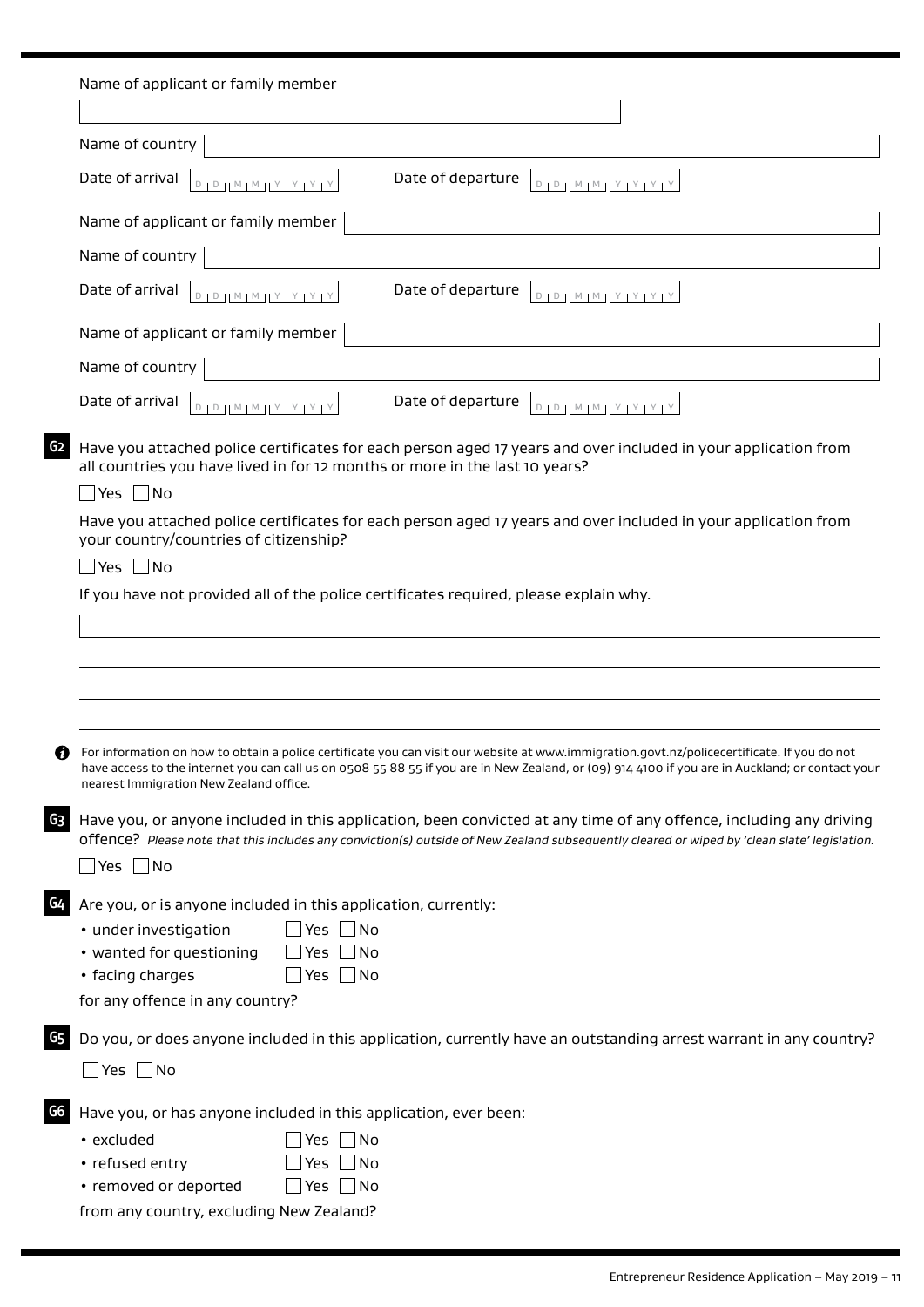| G7             | Have you, or has anyone included in this application, ever been a member of, or adhered to,<br>any terrorist organisation?                                                                                                                                                                                                                                                                                                                                                        |  |  |  |
|----------------|-----------------------------------------------------------------------------------------------------------------------------------------------------------------------------------------------------------------------------------------------------------------------------------------------------------------------------------------------------------------------------------------------------------------------------------------------------------------------------------|--|--|--|
|                | $\Box$ Yes $\Box$ No                                                                                                                                                                                                                                                                                                                                                                                                                                                              |  |  |  |
| G8             | Have you, or has anyone included in this application, at any time in a public speech or public comments, or public<br>broadcast, or in publicly distributing or publishing a document argued that one race or colour is inherently<br>inferior or superior to another race or colour; or used language intended to encourage hostility or ill will against<br>any person or group of persons on the basis of colour, race, or ethnic or national origins of that person or group? |  |  |  |
|                | $\Box$ Yes $\Box$ No                                                                                                                                                                                                                                                                                                                                                                                                                                                              |  |  |  |
| G9             | Have you, or has anyone included in this application, been (or currently are) a member of an organisation<br>or group which had objectives or principles based on hostility against people or groups on the basis of colour,<br>race or ethnic/national origins; or an assumption that persons of a particular race or colour are inherently<br>inferior or superior to other races or colours?                                                                                   |  |  |  |
|                | $\Box$ Yes $\Box$ No                                                                                                                                                                                                                                                                                                                                                                                                                                                              |  |  |  |
| G1O            | Have you, or has anyone included in this application, had (or currently have) an association with, membership<br>of, or involvement with, any government, regime, group or agency that has advocated or committed war crimes,<br>crimes against humanity and/or other gross human rights abuses?                                                                                                                                                                                  |  |  |  |
|                | $\Box$ Yes $\Box$ No                                                                                                                                                                                                                                                                                                                                                                                                                                                              |  |  |  |
|                | If you have answered yes to any of the questions above give full details. This includes full details of any charges,<br>convictions and the sentence or penalty imposed. Continue on a separate piece of paper if necessary.                                                                                                                                                                                                                                                      |  |  |  |
|                |                                                                                                                                                                                                                                                                                                                                                                                                                                                                                   |  |  |  |
|                |                                                                                                                                                                                                                                                                                                                                                                                                                                                                                   |  |  |  |
|                |                                                                                                                                                                                                                                                                                                                                                                                                                                                                                   |  |  |  |
|                |                                                                                                                                                                                                                                                                                                                                                                                                                                                                                   |  |  |  |
|                | Section H<br>Fit and proper person requirements                                                                                                                                                                                                                                                                                                                                                                                                                                   |  |  |  |
| H1 I           | Have all businesses you have had significant influence over complied with all immigration, employment and<br>taxation laws?                                                                                                                                                                                                                                                                                                                                                       |  |  |  |
|                | Significant influence includes, but is not limited to, control of management and administrative functions when acting as a director or<br>senior manager.                                                                                                                                                                                                                                                                                                                         |  |  |  |
|                | Yes<br>No Provide details                                                                                                                                                                                                                                                                                                                                                                                                                                                         |  |  |  |
|                |                                                                                                                                                                                                                                                                                                                                                                                                                                                                                   |  |  |  |
|                |                                                                                                                                                                                                                                                                                                                                                                                                                                                                                   |  |  |  |
| H2             | Have you ever been investigated by the Serious Fraud Office or the New Zealand Police for any offences arising in<br>the course of, or resulting from, business dealings?                                                                                                                                                                                                                                                                                                         |  |  |  |
|                | Yes Provide details $\Box$ No                                                                                                                                                                                                                                                                                                                                                                                                                                                     |  |  |  |
|                |                                                                                                                                                                                                                                                                                                                                                                                                                                                                                   |  |  |  |
|                |                                                                                                                                                                                                                                                                                                                                                                                                                                                                                   |  |  |  |
| H <sub>3</sub> | Have you ever been involved in business fraud or financial impropriety?<br>Yes Provide details<br>No                                                                                                                                                                                                                                                                                                                                                                              |  |  |  |
|                |                                                                                                                                                                                                                                                                                                                                                                                                                                                                                   |  |  |  |
|                |                                                                                                                                                                                                                                                                                                                                                                                                                                                                                   |  |  |  |
|                |                                                                                                                                                                                                                                                                                                                                                                                                                                                                                   |  |  |  |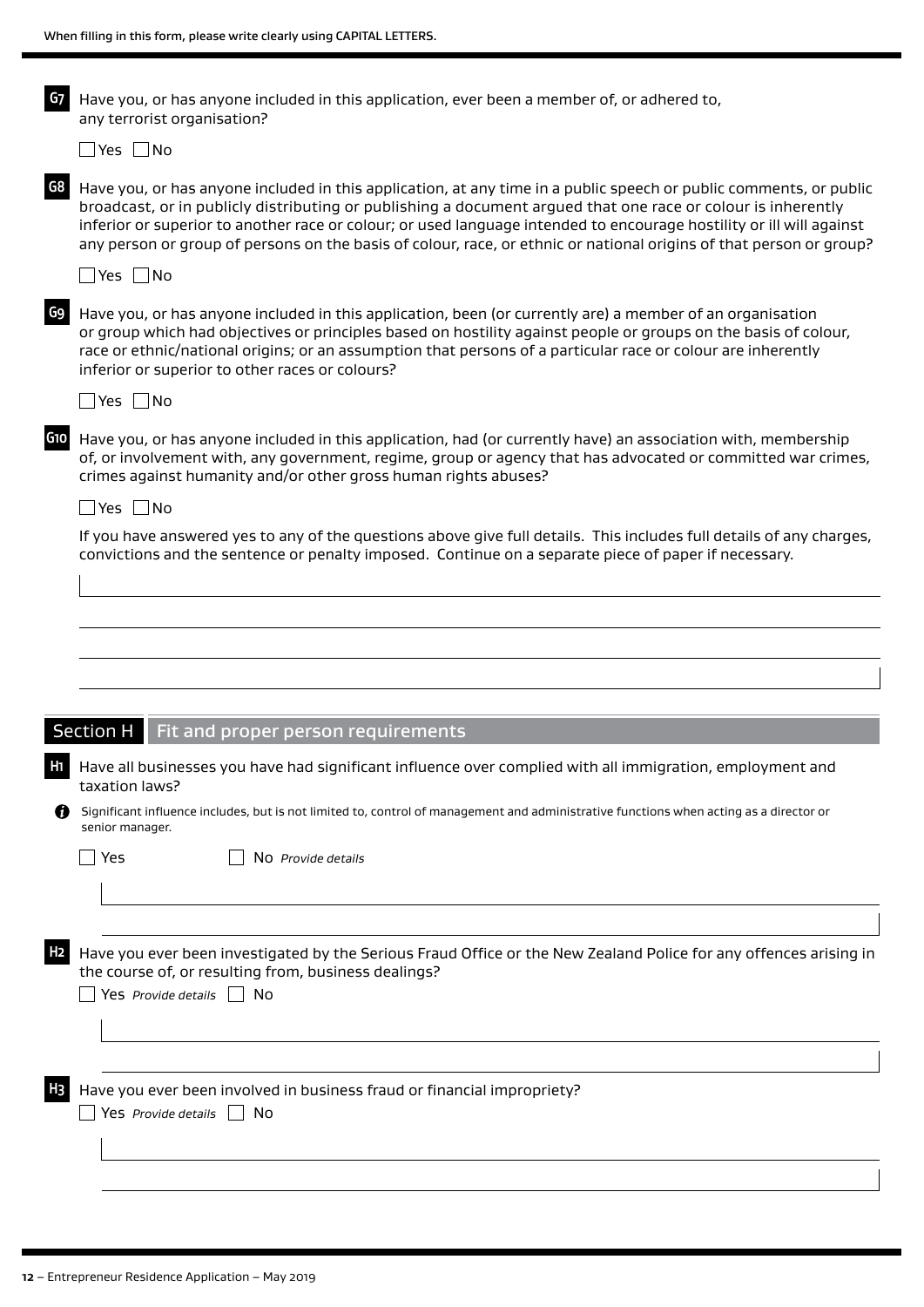# Section I Health requirements

For more information on the questions in this section see 'Completing Section I: Health requirements' in the *Entrepreneur Residence Guide,* and read our leaflet *Health Requirements (INZ 1121).*

**I1** Have you or any person included in this application, submitted a *General Medical Certificate (INZ 1007)* and *Chest X-ray Certificate (INZ 1096)* that were completed and dated by a medical practitioner within the last 36 months with another Immigration New Zealand application?

Yes *Provide details in the table below*.

No *A* General Medical Certificate (INZ 1007) *and* Chest X-ray Certificate (INZ 1096) *must be provided for every person included in this*  application. Go to  $|2|$ .

|              | Full name | Type of application | Date application was lodged<br>(DD/MM/YY) |  |
|--------------|-----------|---------------------|-------------------------------------------|--|
| $\mathbf{I}$ |           |                     |                                           |  |
| 2.           |           |                     |                                           |  |
| 3.           |           |                     |                                           |  |
| 4.           |           |                     |                                           |  |
| 5.           |           |                     |                                           |  |
| 6.           |           |                     |                                           |  |

If everyone included in the application has submitted a medical certificate and chest X-ray certificate in the last 36 months you do not need to provide further certificates now, unless:

- the health status of any applicant has deteriorated since their previous medical certificate was issued, or
- any applicant included in your application has spent six consecutive months since their last Chest X-ray Certificate was issued, in a country, area or territory not listed as having a low incidence of TB (see the leaflet *Health Requirements (INZ 1121)* for further information).

Otherwise we will tell you if you need any further medical information. *Go to*  $\boxed{2}$ .

If not everyone included in the application has submitted a medical certificate and chest X-ray certificate that were completed and dated by a medical practitioner within the last 36 months, they will have to provide certificates now.  $Go$  to  $\boxed{12}$ .

### Tick below as appropriate.

 $\Box$ I do not have to provide any medical certificates or chest X-ray certificates at this stage.

|  |  | $\Box$ I am providing a Medical Certificate(s) for |
|--|--|----------------------------------------------------|
|--|--|----------------------------------------------------|

| $\rfloor$ Child(ren). Go to $\mid$ $\mid$ $\mid$ .<br>  Partner<br>$\perp$ Principal applicant |  |  |
|------------------------------------------------------------------------------------------------|--|--|
|------------------------------------------------------------------------------------------------|--|--|

I am providing a *Chest X-ray Certificate(s) (INZ 1096)* for

**Principal applicant** Partner  $\Box$  Child(ren). *Go to*  $\boxed{17}$ .

**I3** Do you, or does anyone included in this application, have tuberculosis (TB)?

Yes *Provide details*  No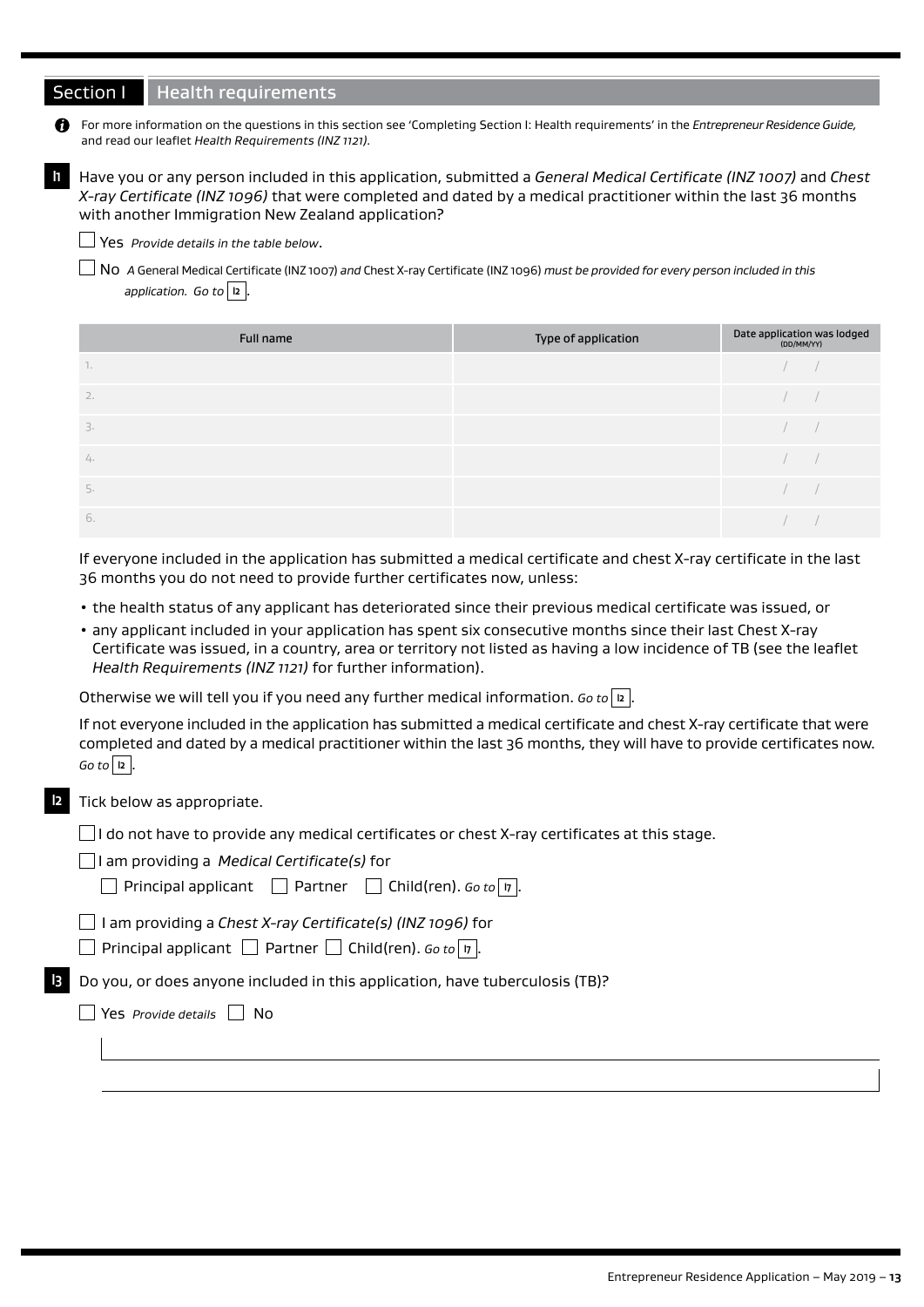| 14           | Do you, or does anyone included in this application, have any medical condition that requires, or may require,<br>one of the following in New Zealand?                                                                                  |
|--------------|-----------------------------------------------------------------------------------------------------------------------------------------------------------------------------------------------------------------------------------------|
|              | • Renal dialysis<br>Yes<br> No<br>• Hospital care<br>l No<br><b>Yes</b><br>$\vert$ Yes $\vert$ No<br>• Residential care                                                                                                                 |
|              | Residential care is defined as in-patient care for people with psychiatric, sensory or intellectual disabilities<br>or live-in facilities for the aged.                                                                                 |
| 15           | Do you have a dependent child included in this application who requires special education services?<br>See 'Completing Section I: Health requirements' in the Entrepreneur/ERB Guide (INZ 1057) for further information.<br> Yes    No  |
| 16           | If you have answered Yes to any of the questions in $ u $ and $ v $ provide details.                                                                                                                                                    |
|              |                                                                                                                                                                                                                                         |
| $\mathsf{I}$ | Tick the option that applies to you:<br>Is a physician submitting your medical and/or chest X-ray certificate to Immigration New Zealand on your behalf?<br>Yes Has your physician supplied you with an eMedical Reference Code (NZER)? |
|              | Yes Enter your eMedical Reference Code here:                                                                                                                                                                                            |
|              | NO Enter the name of the clinic that is submitting your health information:                                                                                                                                                             |
|              | NO If the physician has returned the medical and/or chest X-ray certificate to you, then you will need to submit these with your<br>visa application.                                                                                   |
|              | Section J<br><b>English language requirements</b>                                                                                                                                                                                       |

## **English language requirements apply to every person 16 years of age and over who is included in an application under the Entrepreneur Residence Category.**

Principal applicants must meet the minimum standard of English. Partners or dependent children included in this application may either show that they meet the minimum standard of English or pre-purchase English language tuition.

| 11 L | Does the principal applicant meet the minimum standard of English?                                         |  |
|------|------------------------------------------------------------------------------------------------------------|--|
|      | <b>No Yes</b> List evidence provided with your application. $\Box$ No Your application cannot be approved. |  |
|      |                                                                                                            |  |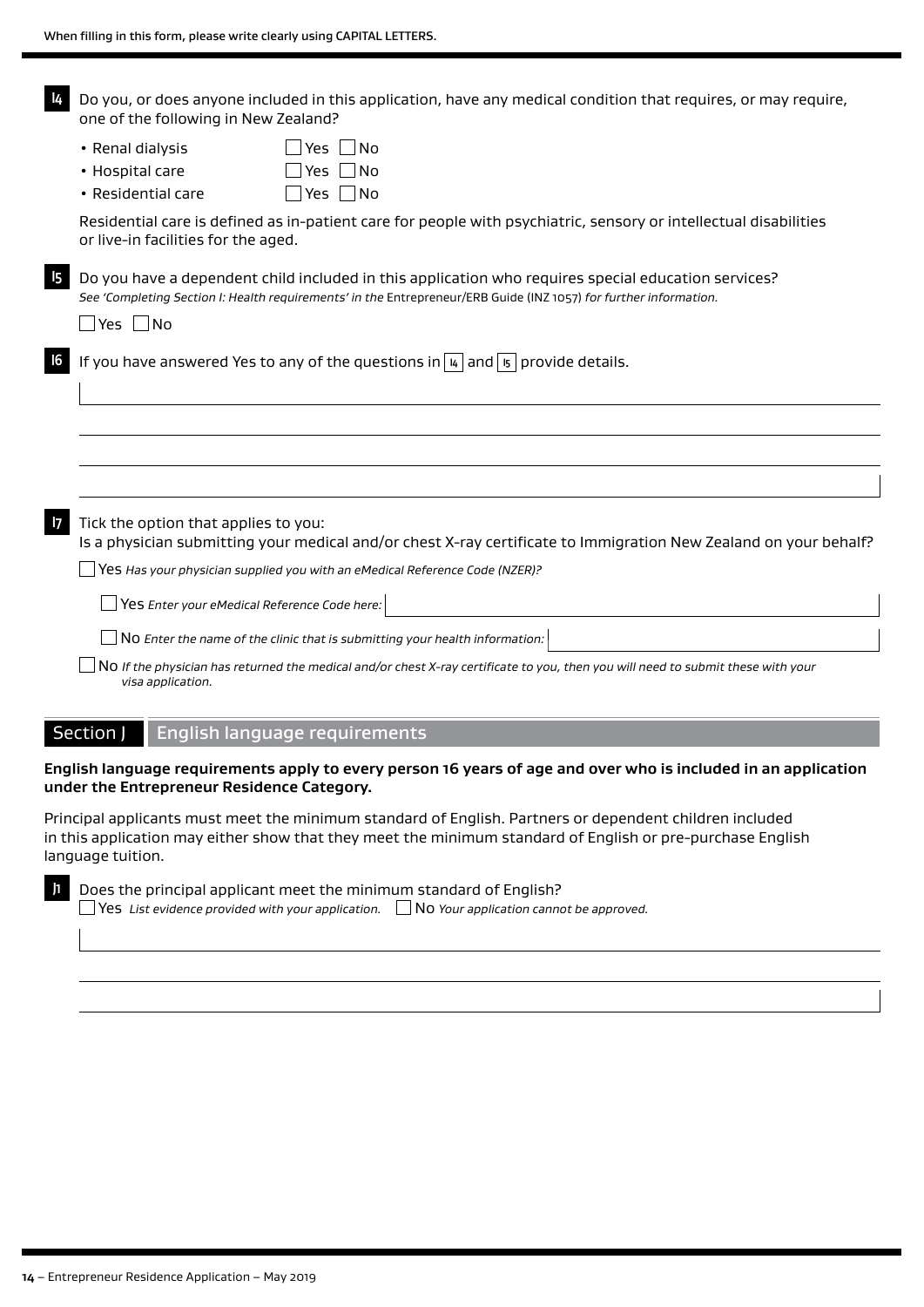**J2** Partners and dependent children

| Name of partner or dependant | Meets minimum standard of English?            |                                                |
|------------------------------|-----------------------------------------------|------------------------------------------------|
|                              | Yes - list evidence provided with application | No - intends to<br>prepurchase ESOL<br>tuition |
|                              |                                               | $\Box$ Yes $\Box$ No                           |
|                              |                                               | $\Box$ Yes $\Box$ No                           |
|                              |                                               | $\Box$ Yes $\Box$ No                           |
|                              |                                               | $\Box$ Yes $\Box$ No                           |
|                              |                                               | $\Box$ Yes $\Box$ No                           |
|                              |                                               | $\Box$ Yes $\Box$ No                           |
|                              |                                               | $\Box$ Yes $\Box$ No                           |
|                              |                                               | No<br>Yes                                      |

# Checklist for sections A to J

**The Immigration Regulations in New Zealand require that we only accept residence applications for consideration that include the documents below. Complete the following checklist to ensure that you have included all these documents.**

| OFFICE<br><b>USE</b><br>ONLY | Information and documents you must supply                                                                                                                                                   | CHECK<br>LIST |
|------------------------------|---------------------------------------------------------------------------------------------------------------------------------------------------------------------------------------------|---------------|
|                              | I have completed and signed the application form.                                                                                                                                           |               |
|                              | I have provided current passport(s) or certificate(s) of identity (the original documents or certified copies) for every person included<br>in this application.                            |               |
|                              | I have attached two passport-sized photographs of every person included in this application.                                                                                                |               |
|                              | I have attached full birth certificate(s) for every person included in this application.                                                                                                    |               |
|                              | I have attached the application fee and immigration levy.                                                                                                                                   |               |
|                              | I have attached evidence that I (principal applicant) meet the minimum standard of English.                                                                                                 |               |
|                              | I have attached evidence any partner and/or dependent children included in the application meets the minimum standard of English<br>(unless they intend to pre-purchase full ESOL tuition). |               |
|                              | I have attached evidence of my relationship with my partner and dependent children (if applicable).                                                                                         |               |
|                              | I have attached evidence that my partner (if applicable) and I meet Partnership Instructions requirements.                                                                                  |               |
|                              | I or my physician have submitted a General Medical Certificate (INZ 1007) (less than three months old) for every applicant if required.                                                     |               |
|                              | l or my physician have submitted a C <i>hest X-ray Certificate (INZ 1096) (</i> less than three months old) for every applicant if required                                                 |               |
|                              | I have attached police certificate(s) (less than six months old) for every person included in this application.                                                                             |               |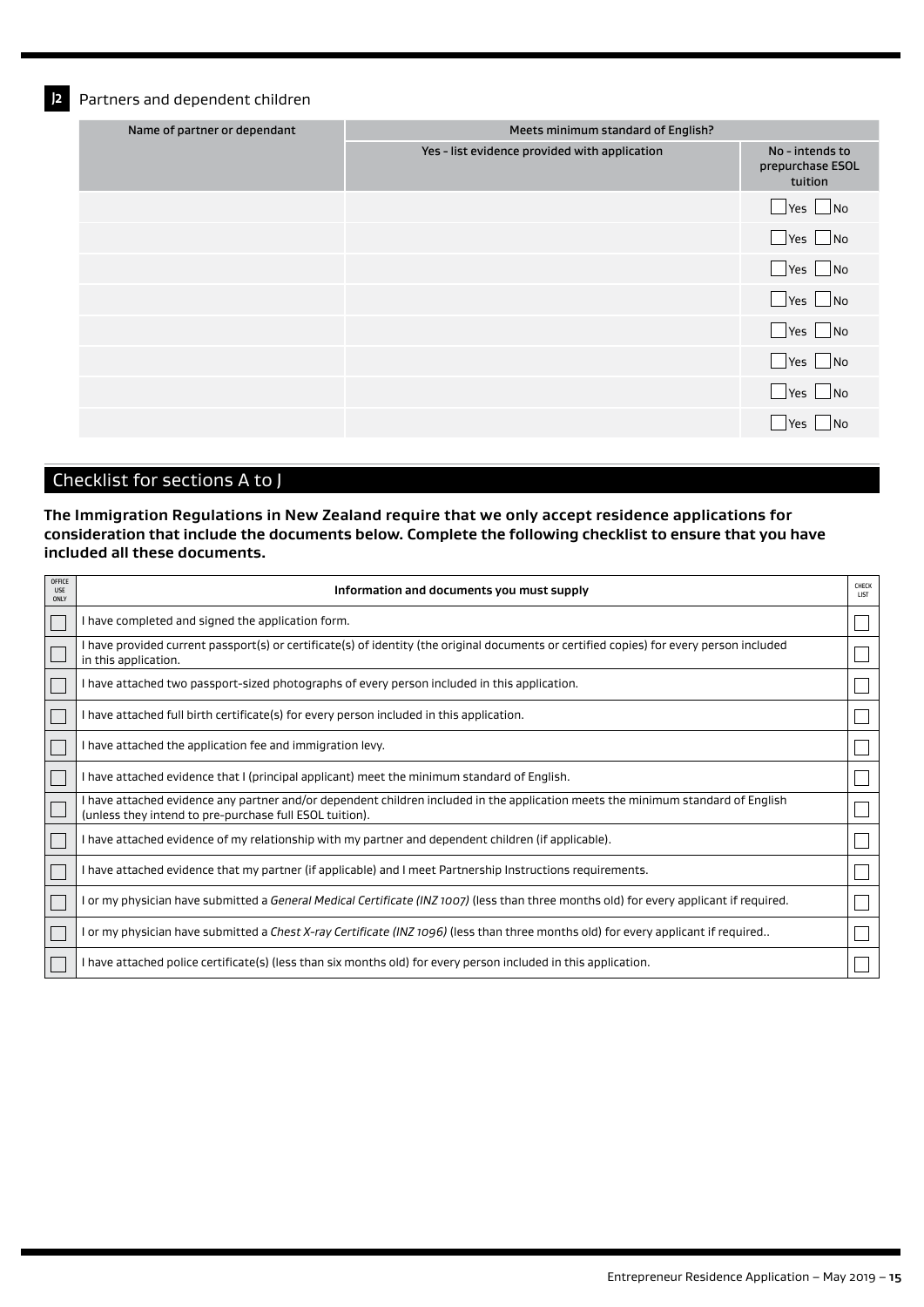| <b>Section K</b>                                                 | <b>Entrepreneur Residence Category (2 years)</b>                                                                                                                                     |                        |                     |                              |  |  |  |  |  |  |
|------------------------------------------------------------------|--------------------------------------------------------------------------------------------------------------------------------------------------------------------------------------|------------------------|---------------------|------------------------------|--|--|--|--|--|--|
| n<br>in the Entrepreneur Residence Guide.                        | For more information about the questions in this section, see 'Completing Section K: Entrepreneur Residence Category (2 years)'                                                      |                        |                     |                              |  |  |  |  |  |  |
|                                                                  | Use this section if you are applying for an Entrepreneur Residence Visa on the basis that you have successfully<br>established your business and operated it for at least two years. |                        |                     |                              |  |  |  |  |  |  |
| К1<br>$\Box$ Yes $\Box$ No                                       | Have you held or do you currently hold an Entrepreneur Work Visa (or Long Term Business Visa (LTBV))?                                                                                |                        |                     |                              |  |  |  |  |  |  |
|                                                                  | Trading name and address of established business in New Zealand.                                                                                                                     |                        |                     |                              |  |  |  |  |  |  |
|                                                                  |                                                                                                                                                                                      |                        |                     |                              |  |  |  |  |  |  |
| New Zealand Business Number<br>For help search: www.nzbn.govt.nz |                                                                                                                                                                                      |                        |                     |                              |  |  |  |  |  |  |
| KЗ                                                               | Briefly outline the nature of your business and the benefits to New Zealand.                                                                                                         |                        |                     |                              |  |  |  |  |  |  |
|                                                                  |                                                                                                                                                                                      |                        |                     |                              |  |  |  |  |  |  |
| Sole trader<br>Partnership                                       | What is the ownership structure of your business?                                                                                                                                    |                        |                     |                              |  |  |  |  |  |  |
|                                                                  | Limited liability company (list your shareholding percentage and the number of shareholders)                                                                                         |                        |                     |                              |  |  |  |  |  |  |
| Other (specify)                                                  |                                                                                                                                                                                      |                        |                     |                              |  |  |  |  |  |  |
| Shareholding                                                     | Number of shareholders                                                                                                                                                               |                        | Your shareholding   |                              |  |  |  |  |  |  |
|                                                                  | Your role/involvement in the business                                                                                                                                                |                        |                     |                              |  |  |  |  |  |  |
| Number of staff employed                                         |                                                                                                                                                                                      |                        |                     |                              |  |  |  |  |  |  |
|                                                                  | Number of part time permanent                                                                                                                                                        | Number or employees in | Number of employees |                              |  |  |  |  |  |  |
| Number of full time<br>permanent employees                       | employees                                                                                                                                                                            | contract roles         | on casual contracts | Total number of<br>employees |  |  |  |  |  |  |
|                                                                  |                                                                                                                                                                                      |                        |                     |                              |  |  |  |  |  |  |
| Is your business profitable?<br>K8                               |                                                                                                                                                                                      |                        |                     |                              |  |  |  |  |  |  |
|                                                                  | Yes Attach evidence of your business' profitability.                                                                                                                                 |                        |                     |                              |  |  |  |  |  |  |
|                                                                  | NO Explain why your business has the potential to be profitable in the next 12 months.                                                                                               |                        |                     |                              |  |  |  |  |  |  |
|                                                                  |                                                                                                                                                                                      |                        |                     |                              |  |  |  |  |  |  |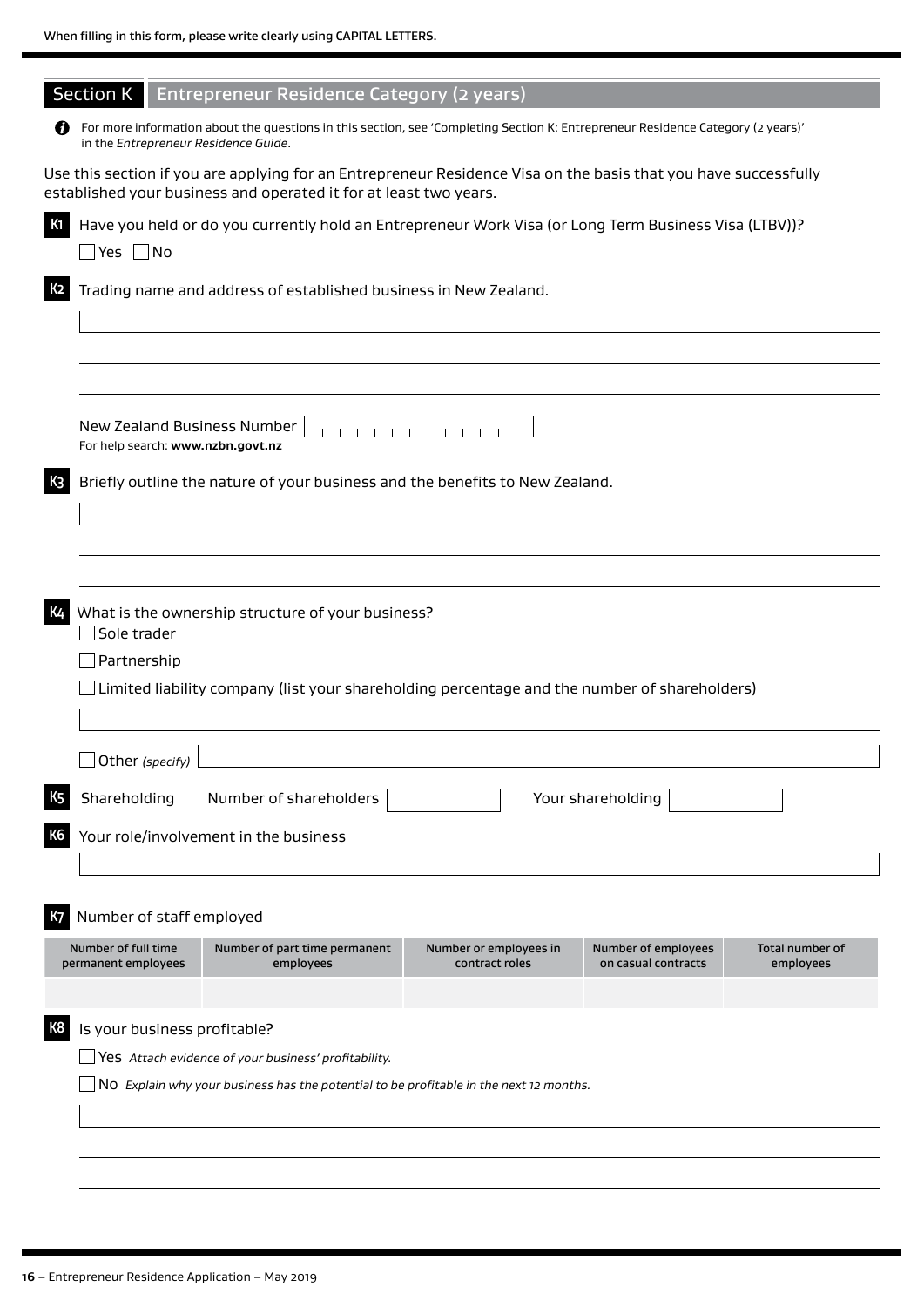**K9** Briefly outline how your business is significantly benefitting New Zealand and list the documents you have provided to support your claims.

**K10** How has your business met or exceeded the projections in your original business plan for your Entrepreneur Work Visa or LTBV?

Refer to the business plan submitted with your Entrepreneur Work Visa or LTBV application. List the goals in that business plan and explain how you have met or exceeded these goals:

| Goal in Entrepreneur Work Visa/ LTBV | How goal has been achieved |
|--------------------------------------|----------------------------|
|                                      |                            |
|                                      |                            |
|                                      |                            |
|                                      |                            |
|                                      |                            |

# Section L Successful business establishment: Entrepreneur Residence (6 months)

### **Use this section if you are applying for Entrepreneur Residence on the basis that you have:**

- successfully established and run your business for at least six months, and
- invested at least NZ \$500,000 in the business, and
- created at least three ongoing and permanent full time jobs for New Zealand citizens or residents.

For more information see 'Completing section L: Successful business establishment: Entrepreneur Residence (6 months)' in the *Entrepreneur Residence Guide (INZ 1057).*

Do you currently hold an Entrepreneur Work Visa (or Long Term Business Visa (LTBV))? **L1**  $\Box$ Yes  $\Box$ No

**D** When did you start operating your business?  $\bigcup_{D+D+M+M+M+Y+Y+Y+Y}$ 

List the documents you have included as evidence of when you started your business:

**L3** If you have already provided evidence of the transfer of your NZ\$0.5 million investment capital to New Zealand, list the documents you provided earlier and when they were provided: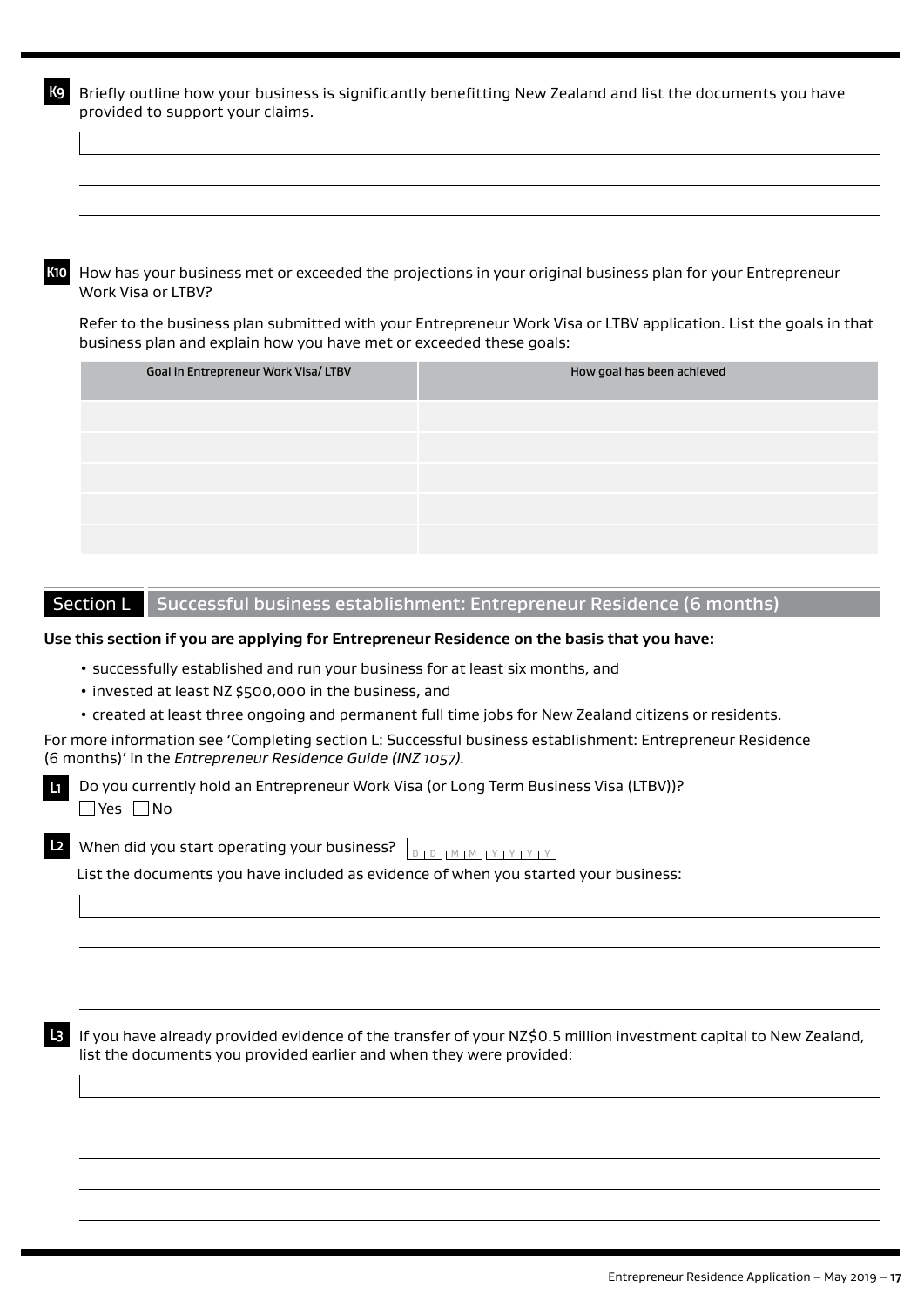| Provide your business details:                                   |                                                                                                       |                             |                                  |                                  |
|------------------------------------------------------------------|-------------------------------------------------------------------------------------------------------|-----------------------------|----------------------------------|----------------------------------|
| Trading name                                                     |                                                                                                       |                             |                                  |                                  |
|                                                                  |                                                                                                       |                             |                                  |                                  |
| New Zealand Business Number<br>For help search: www.nzbn.govt.nz |                                                                                                       |                             |                                  |                                  |
| Company Address                                                  |                                                                                                       |                             |                                  |                                  |
|                                                                  |                                                                                                       |                             |                                  |                                  |
|                                                                  |                                                                                                       |                             |                                  |                                  |
|                                                                  |                                                                                                       |                             |                                  |                                  |
|                                                                  |                                                                                                       |                             |                                  |                                  |
|                                                                  |                                                                                                       |                             |                                  |                                  |
|                                                                  | What is the ownership structure of your business?                                                     |                             |                                  |                                  |
|                                                                  |                                                                                                       |                             |                                  |                                  |
| Sole trader                                                      |                                                                                                       |                             |                                  |                                  |
| J Partnership                                                    |                                                                                                       |                             |                                  |                                  |
|                                                                  | Limited liability company (list your shareholding percentage and the number of shareholders)          |                             |                                  |                                  |
|                                                                  |                                                                                                       |                             |                                  |                                  |
| Other (specify)                                                  | How many full time positions for New Zealand citizens or residents have you created in your business? |                             |                                  |                                  |
| Full time permanent<br>employees                                 | Part time permanent employees                                                                         | Employees in contract roles | Employees on casual<br>contracts | Total number of new<br>positions |
|                                                                  |                                                                                                       |                             |                                  |                                  |
|                                                                  |                                                                                                       |                             |                                  |                                  |

ı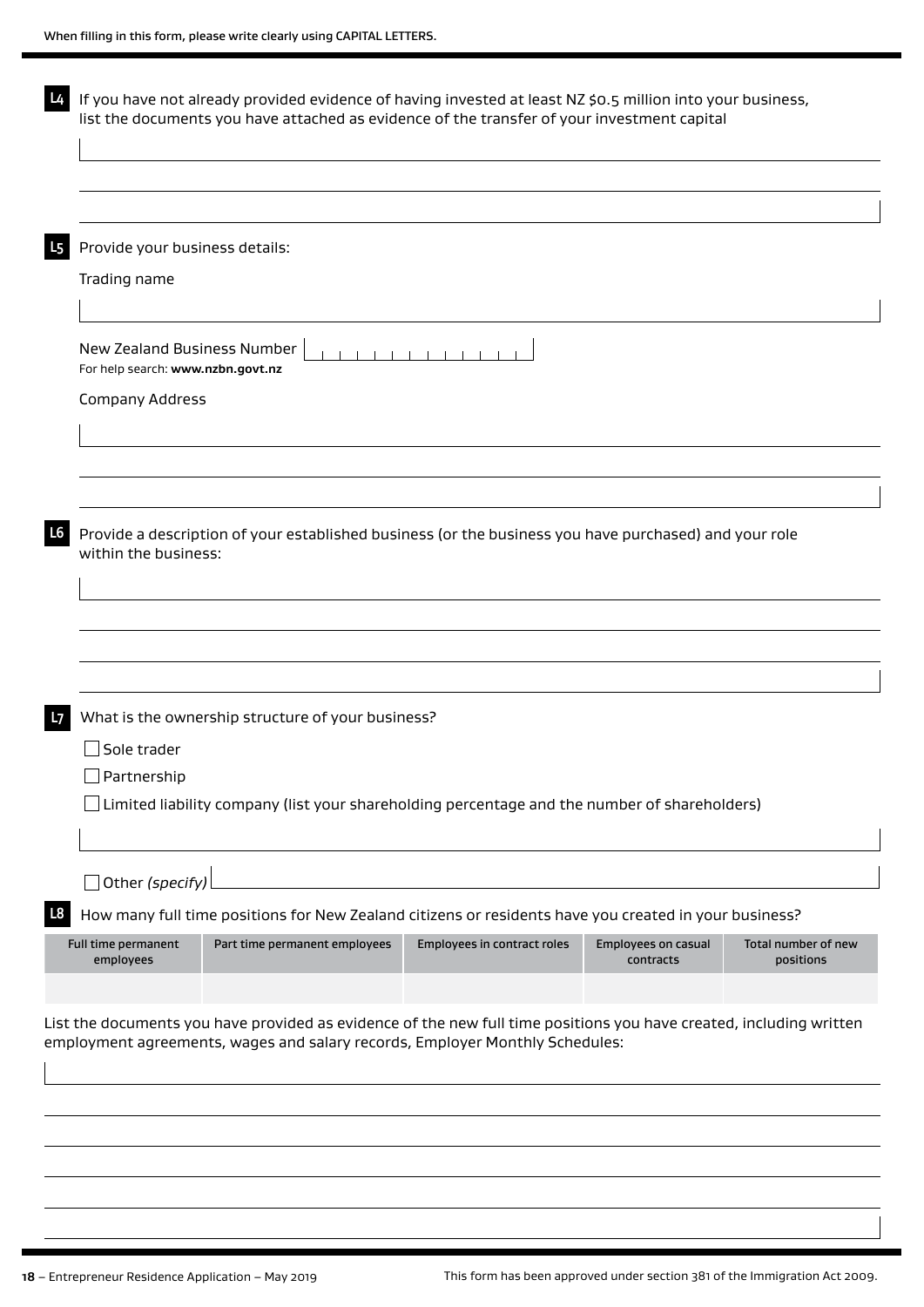**L9** If you purchased an existing business for your Entrepreneur Work Visa or LTBV, how many people were employed in that business when you purchased it?

| Number of full time<br>permanent employees                                                                   | Number of part time permanent<br>employees | Number or employees in<br>contract roles | Number of employees<br>on casual contracts | Total number of<br>employees |  |  |  |  |  |
|--------------------------------------------------------------------------------------------------------------|--------------------------------------------|------------------------------------------|--------------------------------------------|------------------------------|--|--|--|--|--|
|                                                                                                              |                                            |                                          |                                            |                              |  |  |  |  |  |
| List information on numbers of positions in the business when you purchased it, such as wage records and job |                                            |                                          |                                            |                              |  |  |  |  |  |

descriptions for each role, or Employer Monthly Schedules prepared for Inland Revenue:

**L10** How has your business met or exceeded the projections in your original business plan for your LTBV or Entrepreneur work Visa?

Refer to the business plan submitted with your Entrepreneur Work Visa or LTBV application. List the goals in that business plan and explain how you have met or exceeded these goals:

| Goal in Entrepreneur Work Visa/ LTBV | How goal has been achieved |
|--------------------------------------|----------------------------|
|                                      |                            |
|                                      |                            |
|                                      |                            |
|                                      |                            |
|                                      |                            |
|                                      |                            |
|                                      |                            |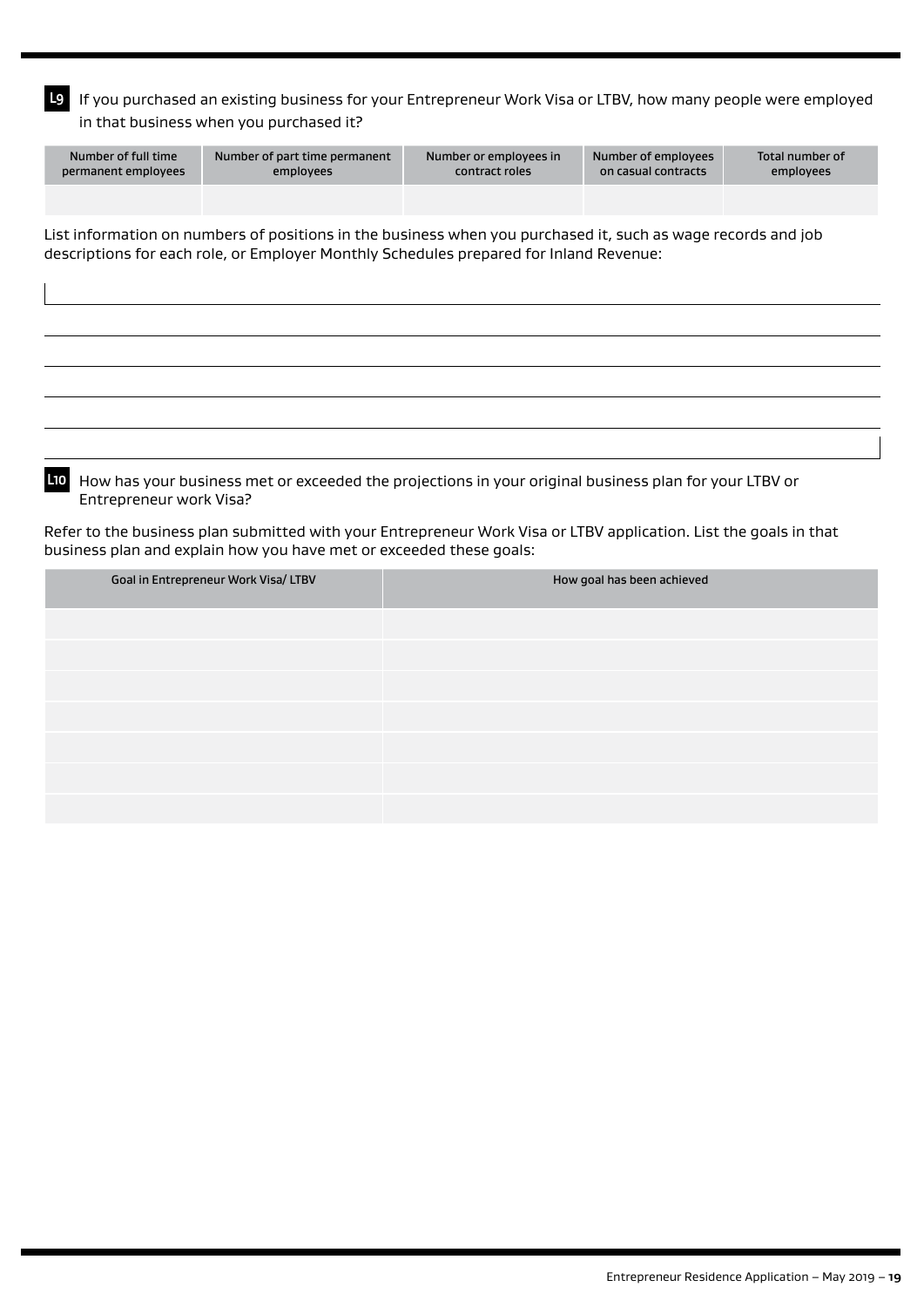# **Section M** Declaration

**This section must be signed by the principal applicant and any partner and dependent children aged 18 years and over who are included in the application. Make sure you understand the declarations below before you sign them.**

I understand that if I make any false statements or provide any false or misleading information, or have changed or altered this form in any material way after it has been signed, my application for residence may be declined, and I may lose any right of appeal of the decision to decline the application. I may become liable for deportation. I may also be committing an offence and I may be imprisoned.

I understand the notes and questions in this form and I declare the information given about myself, my partner, and any children is true and complete.

I declare that I have listed all my family members including any adopted by custom and my grandparents or legal guardians (if any) if both my parents are deceased, and understand that the non-declaration of any family members may result in that family member not being recognised as part of my family in future applications.

I declare that I will inform INZ of any relevant fact or change of circumstances that may (i) affect the decision on my application for a visa, or (ii) affect the decision to grant entry permission based on the visa for which I am applying.

I declare that there are no matters or warrants outstanding, or investigations of any kind, which could have any current or future effect on the assessment of my good character or the good character of any other persons included in this application.

I authorise INZ to make any enquiries it deems necessary in respect of the information provided on this form and/or accompanying documentation, and to share information about me with other government agencies (including overseas agencies) to the extent necessary to make decisions about my immigration status.

I authorise any agency whether in New Zealand or overseas, including but not limited to border or immigration agencies, education providers, financial institutions, foreign embassies, government authorities, healthcare providers, police or other law enforcement agencies, that holds information (including personal information) related to information on this form and/or accompanying documentation to disclose that information to INZ.

I authorise INZ to provide information about my state of health and my immigration status to any health service agency. I authorise any health service agency to provide information about my state of health to INZ.

I accept that any advice given to me by INZ before lodging this application was intended to assist me and acting on that does not mean that my application for residence will be granted.

I understand that INZ may provide information about my entitlement to work to potential employers via the online VisaView system. VisaView is authorised by legislation.

I understand that if I have received immigration advice from an immigration adviser and if that immigration adviser is not licensed under the Immigration Advisers Licensing Act 2007 when they should be, INZ will return my application. I understand that in order to work in certain occupations in New Zealand registration is required by law. I accept that the grant of a visa does not guarantee that registration will be granted.

I agree that information about my personal resources and the contents of this form may be provided to the Ministry of Social Development if I apply for an emergency benefit. I understand that I will need to give a copy of this declaration to the Ministry of Social Development if I apply for an emergency benefit.

I understand that I am not entitled to an emergency benefit, unemployment benefit on grounds of hardship, or sickness benefit on grounds of hardship from the Ministry of Social Development for the first 24 months of my residence in New Zealand unless I can show that I am in hardship. I also understand that if I apply for an emergency benefit, unemployment benefit on grounds of hardship, or sickness benefit on grounds of hardship, that I will need to show that I cannot support myself and my dependants before any application for emergency benefit, unemployment benefit on grounds of hardship, or sickness benefit on grounds of hardship is considered. I understand that my application for an emergency benefit, unemployment benefit on grounds of hardship, or sickness benefit on grounds of hardship may be declined if I have deprived myself of income or property, by gift or any other method. Should my application be approved I agree to participate in an evaluation of the Business Immigration categories for a period of up to five years after the approval of my application. I agree to inform INZ of any changes to my postal/contact address within five years from the date of approval for the purpose of participating in the aforementioned evaluation.

| Signature of principal applicant | Date $ $                                                                                         |
|----------------------------------|--------------------------------------------------------------------------------------------------|
| Signature of partner             | Date                                                                                             |
|                                  | Signatures of accompanying dependent children over 18 years of age (if applicable)               |
|                                  | Date $\vert_{\text{DIPHMIMIVI}Y1Y1Y}$                                                            |
|                                  | $Date \mid$                                                                                      |
|                                  | Date '<br>$\begin{bmatrix} M & M & M & N & N & N & N \\ N & M & M & N & N & N & N \end{bmatrix}$ |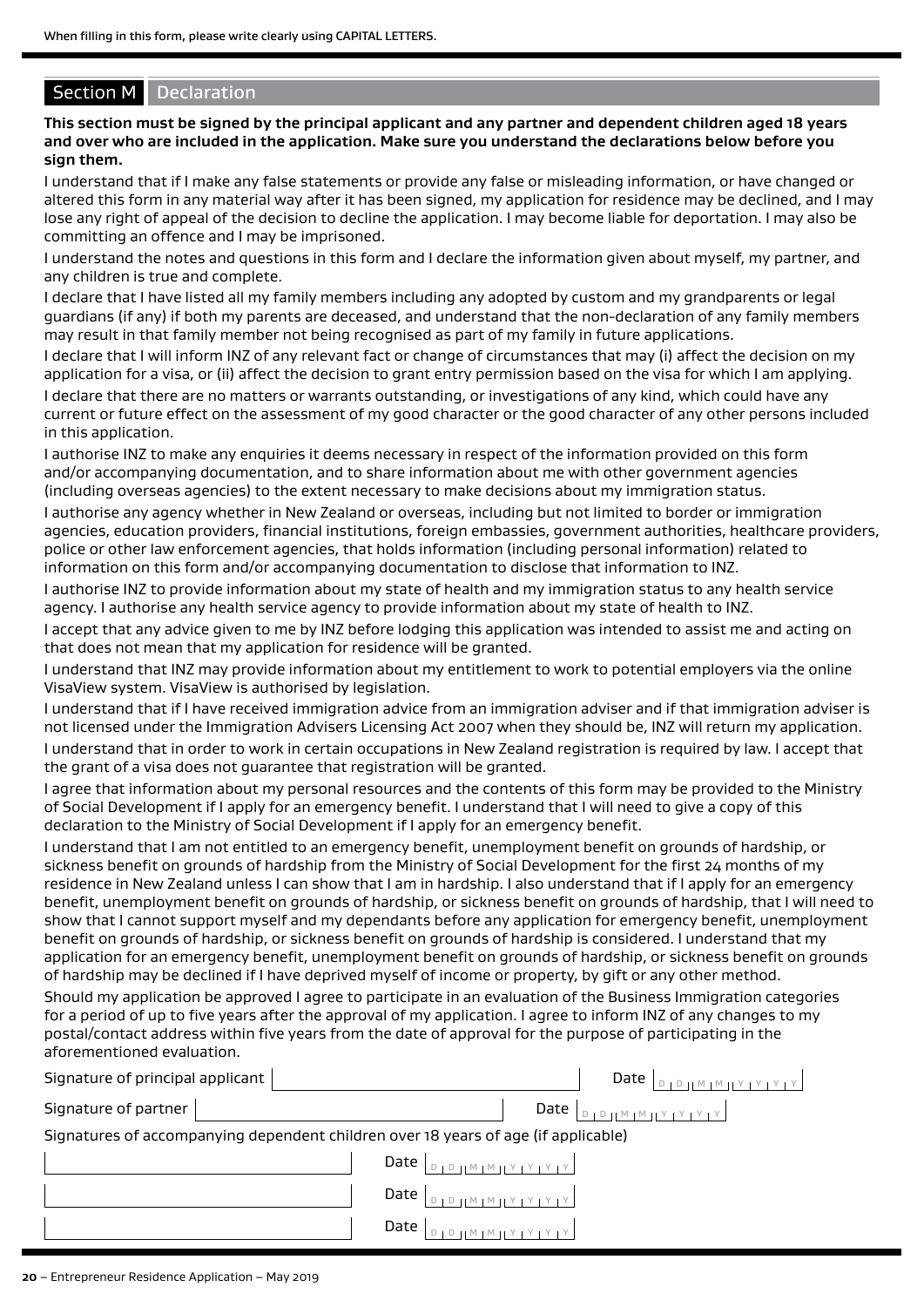# **Section N** Immigration adviser's details

**This section must be completed by the applicant's immigration adviser. If the applicant has authorised all advisers within an organisation to act on their behalf at B5 , only the person named at B3 must complete this section. If the applicant does not have an immigration adviser, this section does not have to be completed.**

| <b>N1</b><br>If you are a licensed adviser, please provide your licence details.                   |                                                                                                                                                                                                                                                                                                                                                                                                                                                 |
|----------------------------------------------------------------------------------------------------|-------------------------------------------------------------------------------------------------------------------------------------------------------------------------------------------------------------------------------------------------------------------------------------------------------------------------------------------------------------------------------------------------------------------------------------------------|
| Licence type<br>   full<br>    provisional                                                         | $\vert$   limited List conditions specified in the register                                                                                                                                                                                                                                                                                                                                                                                     |
|                                                                                                    |                                                                                                                                                                                                                                                                                                                                                                                                                                                 |
| Licence number $2_1$ <sup>O</sup> <sub>1</sub>                                                     | Go to Section O: Declaration by person assisting the applicant                                                                                                                                                                                                                                                                                                                                                                                  |
| N <sub>2</sub><br>Section O: Declaration by person assisting the applicant.                        | If you are exempt from licensing, tick one box below to show why you are exempt from licensing then go to                                                                                                                                                                                                                                                                                                                                       |
| systematically or for a fee.                                                                       | $\Box$ I provided immigration advice in an informal or family context only, and I did not provide the advice                                                                                                                                                                                                                                                                                                                                    |
|                                                                                                    | I have provided immigration advice in the course of my work (employed or volunteer) and that work exempts<br>me from the requirement to be licensed. Indicate the reason for your exemption below.                                                                                                                                                                                                                                              |
|                                                                                                    | $ $ Lawyer with current New Zealand practicing certificate $~\Box$ Community Law Centre $~\Box$ Citizens Advice Bureau                                                                                                                                                                                                                                                                                                                          |
|                                                                                                    | New Zealand Member of Parliament or staff □ New Zealand public servant □ Foreign Diplomatic/Consular                                                                                                                                                                                                                                                                                                                                            |
|                                                                                                    | See www.immigration.govt.nz/adviserlicensing for more information about who is exempt from licensing.                                                                                                                                                                                                                                                                                                                                           |
| Section O                                                                                          | Declaration by person assisting the applicant                                                                                                                                                                                                                                                                                                                                                                                                   |
| to fill in this form, this section does not have to be completed.                                  | This section must be completed and signed by the applicant's immigration adviser, or by any person who has<br>assisted the applicant by providing immigration advice, explaining, translating, or recording information on the<br>form for the applicant. If the applicant does not have an immigration adviser, and no one helped the applicant                                                                                                |
|                                                                                                    | If you are not exempt under the Immigration Advisers Licensing Act 2007, it is an offence for you to provide immigration advice without holding<br>a license, and Immigration New Zealand will refuse to accept your client's application. More information about immigration adviser licensing can<br>be obtained from the Immigration Advisers Authority website www.iaa.govt.nz, via email info@iaa.govt.nz or by telephone on 0508 422 422. |
|                                                                                                    | Name and address of person assisting applicant. $\Box$ Same as name and address given at $\mathfrak{g}_3$ , or<br>las below.                                                                                                                                                                                                                                                                                                                    |
| Family/last name                                                                                   | Given/first name(s)                                                                                                                                                                                                                                                                                                                                                                                                                             |
|                                                                                                    |                                                                                                                                                                                                                                                                                                                                                                                                                                                 |
| Organisation name (if applicable) and address                                                      |                                                                                                                                                                                                                                                                                                                                                                                                                                                 |
|                                                                                                    |                                                                                                                                                                                                                                                                                                                                                                                                                                                 |
| New Zealand Business Number (for New Zealand businesses only)<br>For help search: www.nzbn.govt.nz |                                                                                                                                                                                                                                                                                                                                                                                                                                                 |
| Telephone                                                                                          | Email                                                                                                                                                                                                                                                                                                                                                                                                                                           |

I understand that after the applicant has signed this form it is an offence for me to change or add further information, or change or add any documents attached to the form, without making a statement identifying what information or material has been changed, added or attached and by whom. If I make these changes or additions, I must state on the form what they were, who made them and the reason they were made.

I understand that the maximum penalty for this offence is a fine of up to NZ\$100,000 and/or a term of imprisonment of up to seven years.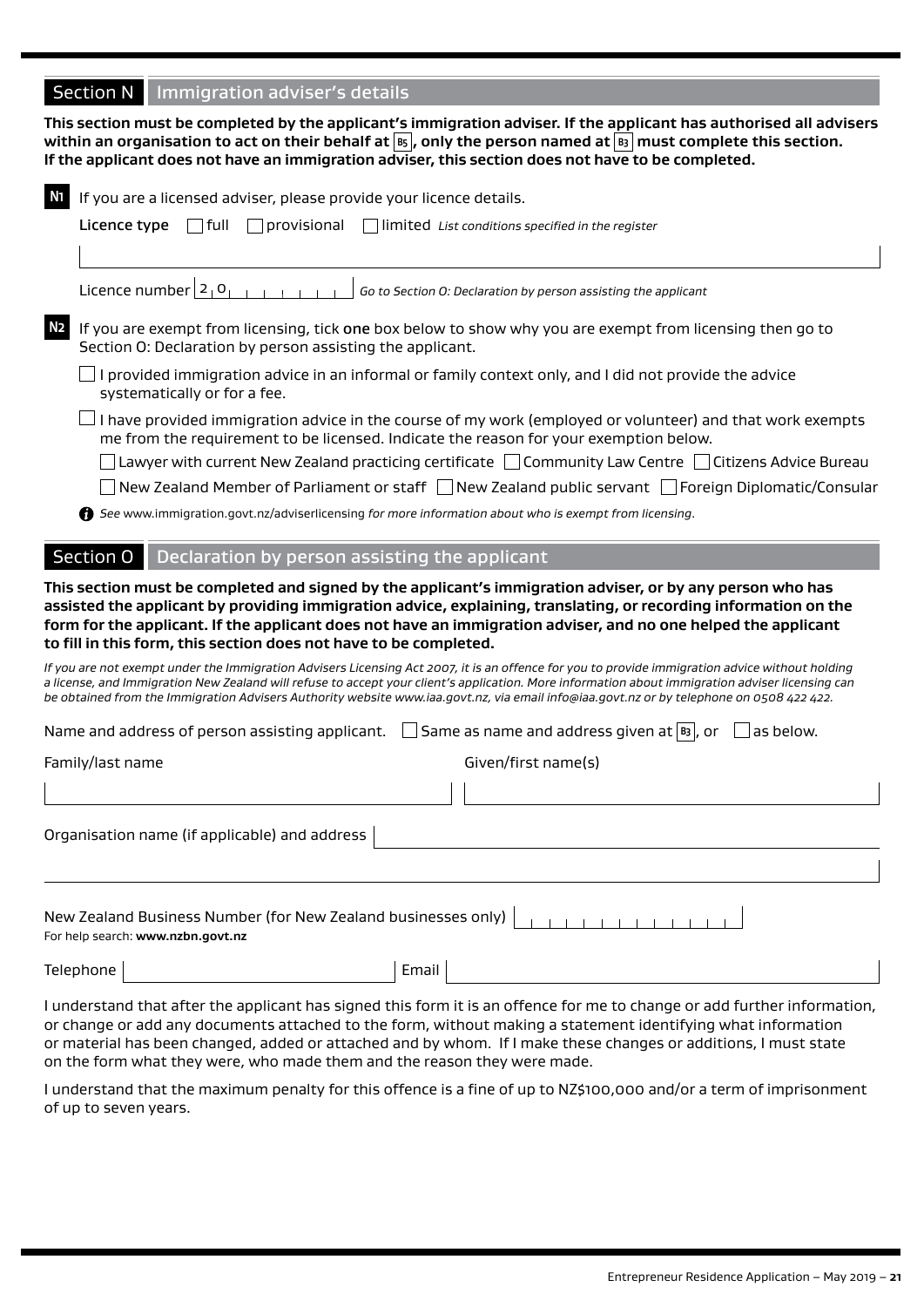I certify that the applicant asked me to help them complete this form and any additional forms. I certify that the applicant agreed that the information provided was correct before signing the declaration.

 $\Box$  I have assisted the applicant as an interpreter/translator

 $\Box$  I have assisted the applicant with recording information on the form

I have assisted the applicant in another way. *Specify* 

 $\Box$  I have provided immigration advice (as defined in the Immigration Advisers Licensing Act 2007) and my details in Section N: Immigration adviser's details are correct.

Signature of person assisting  $\begin{array}{|c|c|c|c|c|}\hline \text{Signature of person assigns the following conditions:} \hline \end{array}$ 

# About the information you provide

Immigration New Zealand collects the information about you on this form to decide whether you are eligible for a residence class visa. We may also use the information to contact you for research purposes or to advise you on immigration matters.

Collecting the information is authorised by the Immigration Act 2009 and the Immigration Regulations made under that Act. You do not have to provide the information, but if you do not we are likely to decline your application.

It is an offence to employ a person who is not entitled to work in New Zealand. One way for employers to avoid committing this offence is to check a person's entitlement to work with Immigration New Zealand's online VisaView system. VisaView is authorised by legislation.

If you believe that an employer has been given the wrong entitlement information via VisaView you may contact the Immigration Contact Centre (0508 558 855) to request correction of that information.

### **Deciding whether you are eligible to board a flight to New Zealand**

The information we collect may also be used to determine whether you are allowed to board a flight to New Zealand.

We will not share your personal information with airline check-in agents; however, we will send a boarding message to the airline check-in agent based on the information you have provided in this form.

Immigration New Zealand may also share the information you have provided with other government agencies that are entitled to it by law, or with other agencies (as you have agreed in the declaration).

You are able to ask for the information we hold about you and have any of it corrected if you think it is necessary. The address of Immigration New Zealand is PO Box 1473, Wellington 6140, New Zealand. This is not where your application should be sent.

### **For more information**

If you have questions about completing the form:

- see our website www.immigration.govt.nz/contactus
- telephone our call centre on 0508 558 855 (within New Zealand).

# Returning your documents

Please return documents to me by secure post at the address given at:

| $\mathbf{I}$ | В1 |
|--------------|----|
|              | B2 |
| $\mathsf{I}$ | B٦ |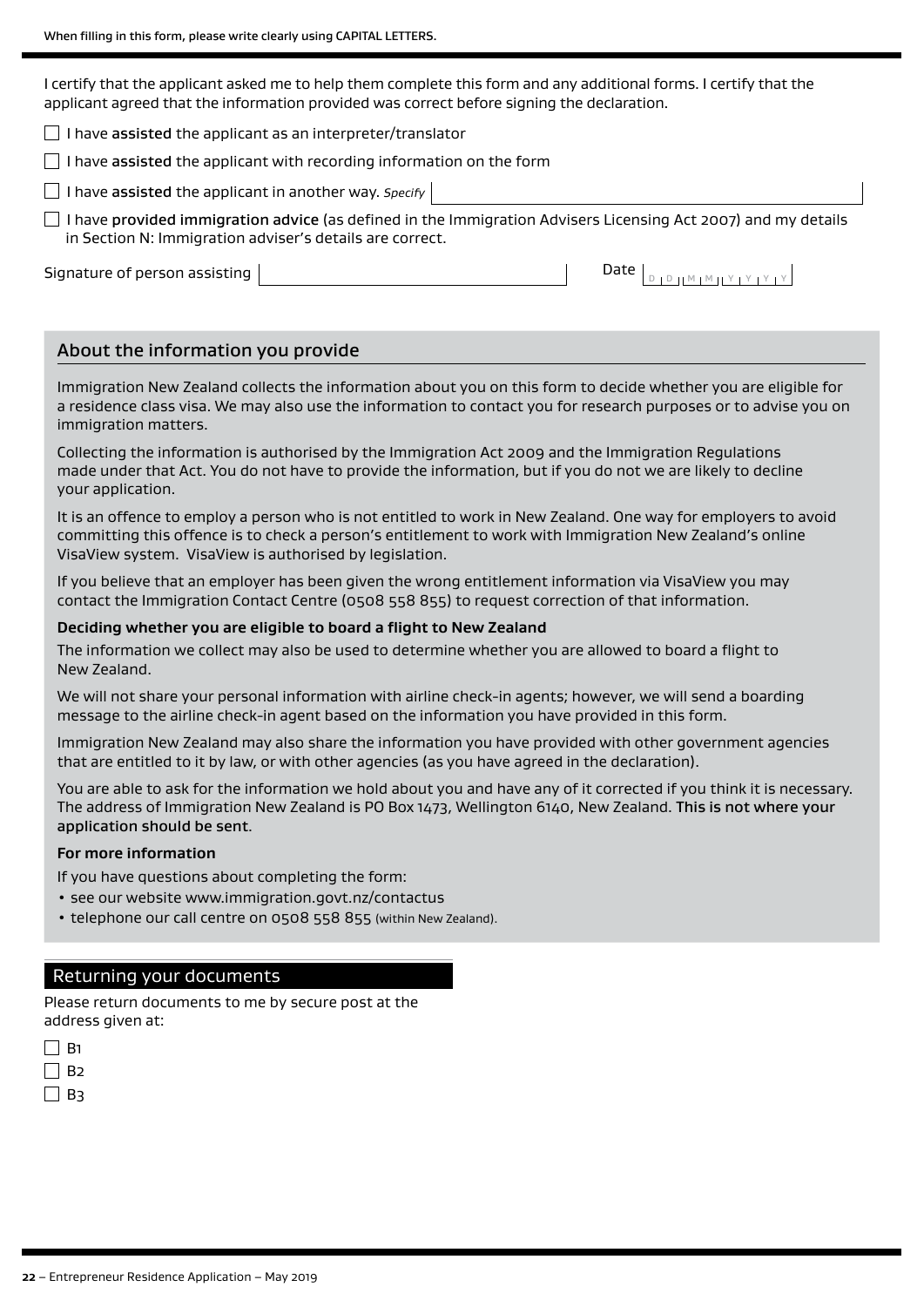# Section  $P$  Paying your application fee and immigration levy

To find out much to pay, where to send your application, and how long a decision may take, see **www.immigration.govt.nz/fees**.

# Your application fee and immigration levy

Amount you are paying:

Amount

Currency

*(e.g. NZD, USD, RMB)*

Application number

*(office use only)*

# Preferred methods of payment

We recommend that you use one of the following methods of payment for better security and faster processing:

 $\Box$  Bank cheque/bank draft

Credit card (choose one)

Mastercard Visa

SWITCH card (UK only) *SWITCH card issue number*

*Name of cardholder*

*Card number*

 $\overline{1}$ 

*CVC/CVV number*

*Note: Your CVC/CVV number is the three-digit number found on the signature strip on the back of your credit card.*

| $\angle$ xpiry date $ _{D+D+ \mathbb{M}  +  \mathbb{M}  + \mathbb{M} + \mathbb{N}}$ |  |  |  |  |  |  |  |  |  |
|-------------------------------------------------------------------------------------|--|--|--|--|--|--|--|--|--|
|-------------------------------------------------------------------------------------|--|--|--|--|--|--|--|--|--|

### Signature of cardholder

 $\textit{Date}$  D D M M H Y I Y I Y I Y

# Other methods of payment

Personal cheque. *Note that we will hold your application for 10 working days to allow the cheque to be cleared.*

### **We do not accept money orders or cash.**